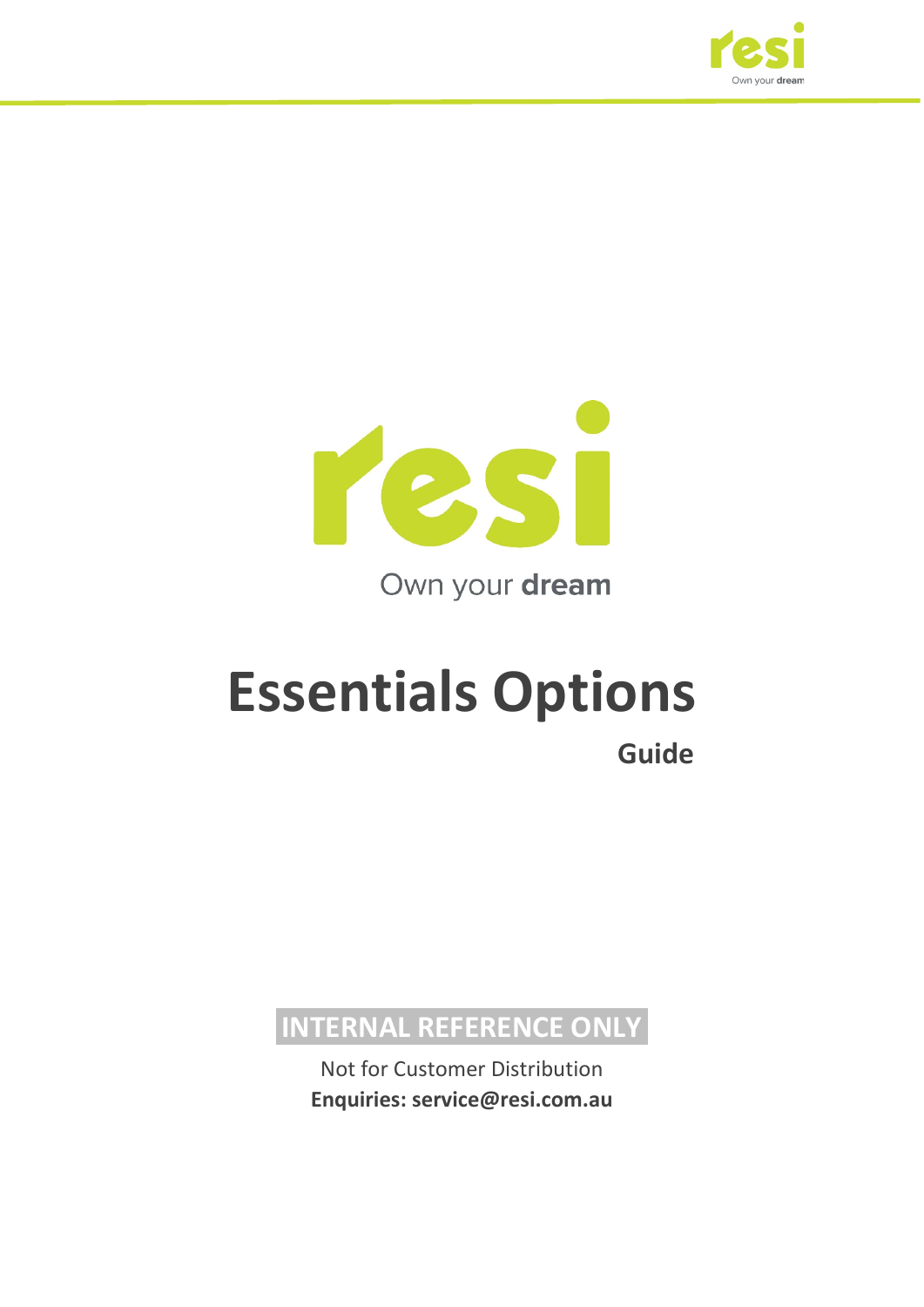

This document has been prepared with the objective of assisting You in Your Resi journey and to help support Your Client throughout the loan life.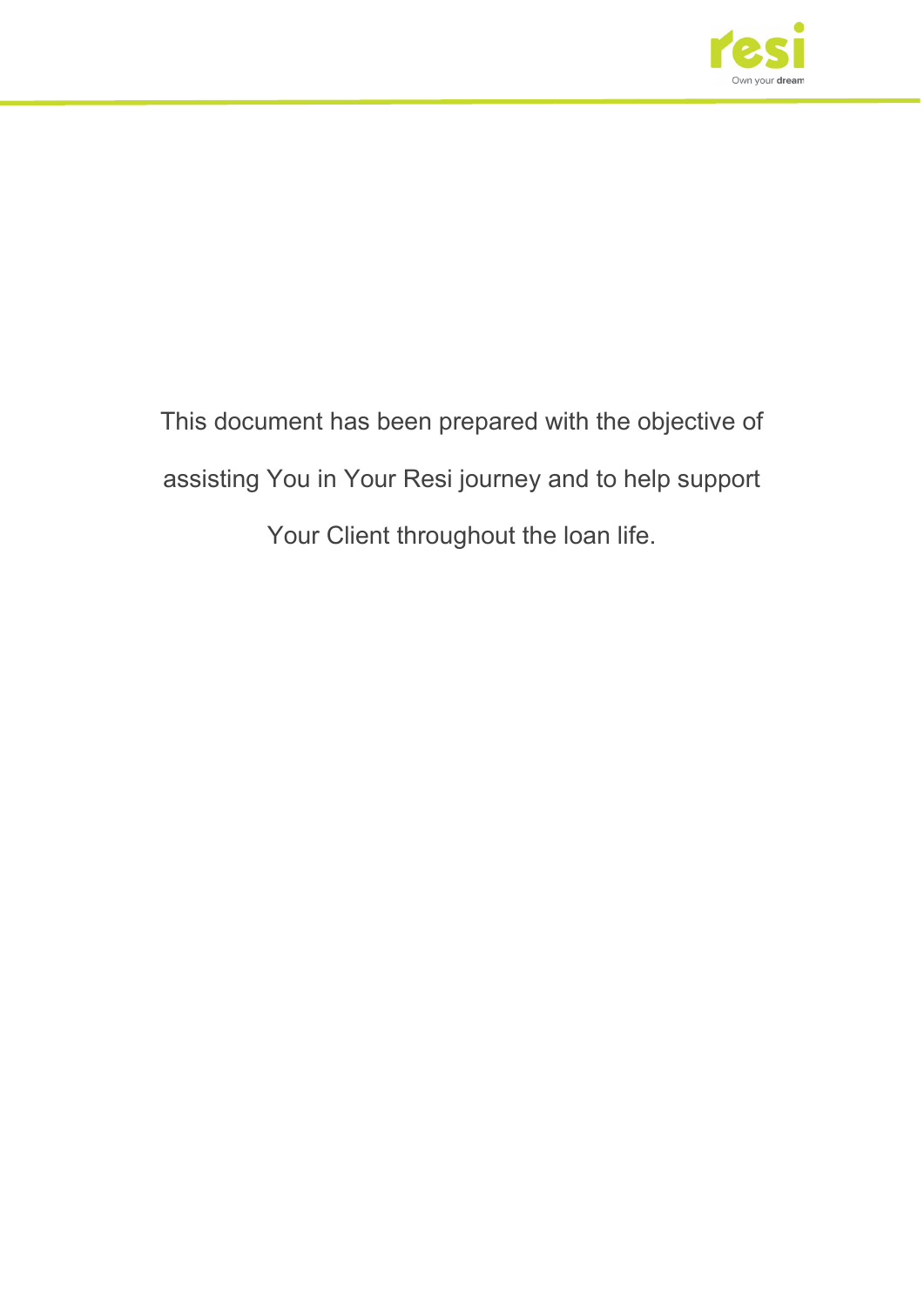

### **Contents**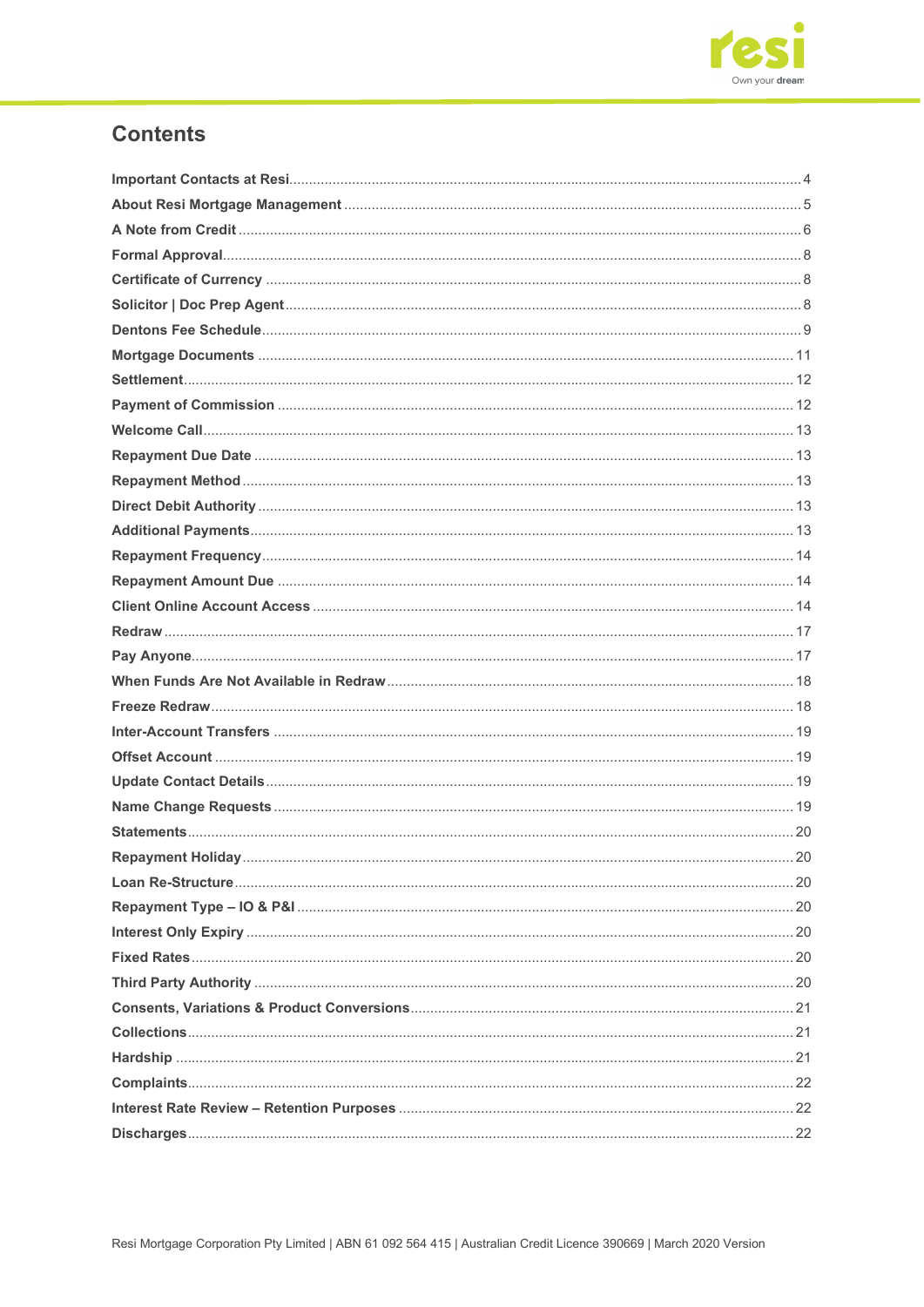

# <span id="page-3-0"></span>**Important Contacts at Resi**

| <b>Stage</b>                                              | Email                     | <b>Response</b><br><b>SLA</b> |
|-----------------------------------------------------------|---------------------------|-------------------------------|
| <b>Product or Policy Query</b>                            | brokersupport@resi.com.au | 1 day                         |
| <b>Scenario Query</b>                                     | scenarios@resi.com.au     | 1 day                         |
| New Application Submissions (Pre-Assessment)              | applications@resi.com.au  | 1 day                         |
| Applications with Credit (Under Assessment)               | credit@resi.com.au        | 4 days                        |
| Application with Solicitors, Settled & Post<br>Settlement | service@resi.com.au       | Up to 2 days                  |
| <b>Commission Enquiries</b>                               | vow@resi.com.au           | Up to 2 days                  |

Response SLA's **are a guide**, although we do hope to over deliver where possible.

**Feedback** is crucial. Without it we won't know what we are doing right and what we can do better.

Please provide feedback to your **BDM** in the first instance.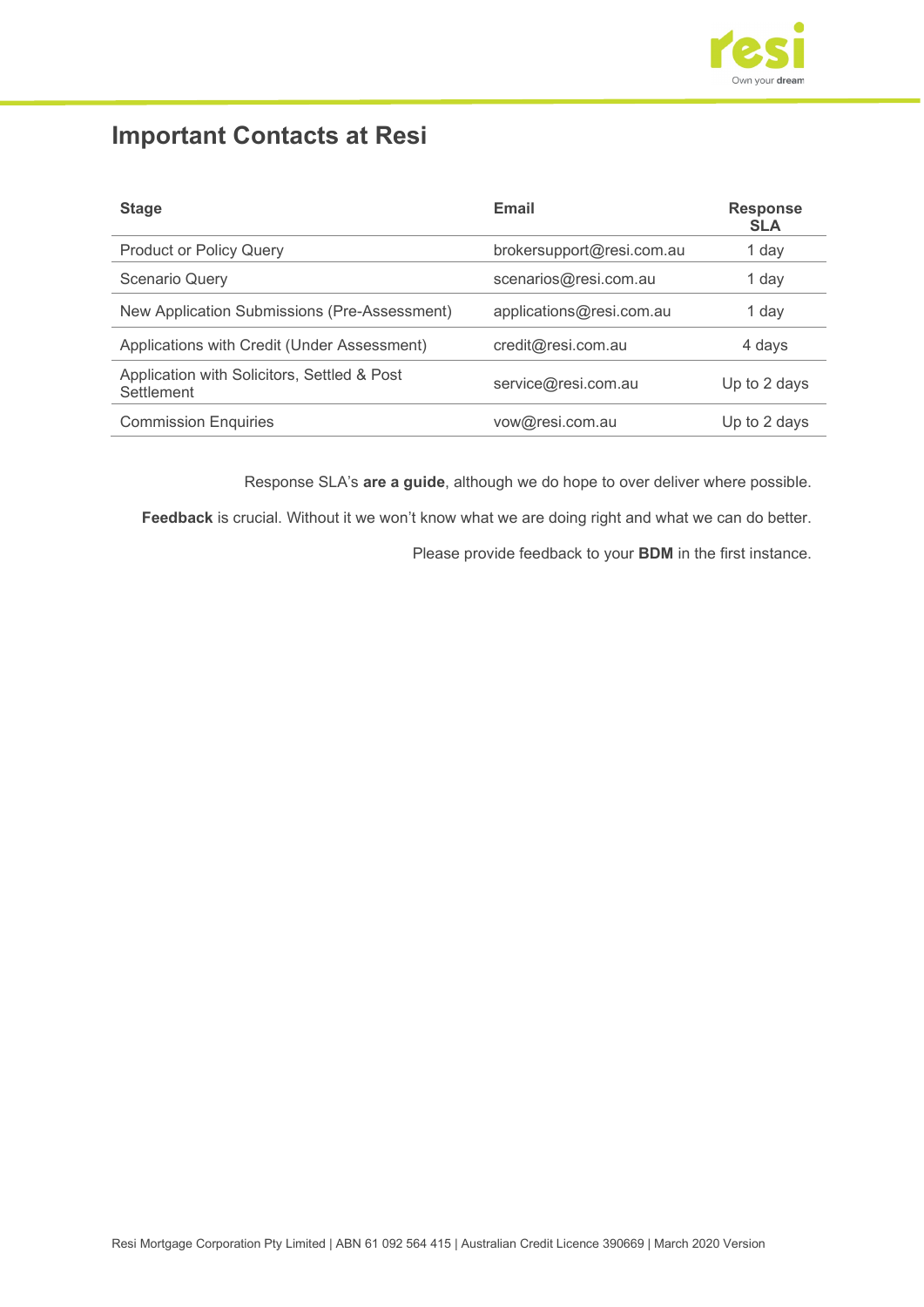

### <span id="page-4-0"></span>**About Resi Mortgage Management**

Resi was established in the 90's. We are committed to providing the best possible home loan options suited to the individual.

At Resi, we base our vision and operation on efficiency, innovation, technology and commitment to service.

We offer an extensive range of flexible and competitive financial products. Our staff are qualified and experienced.

We aim to provide Better Service, Better Products, Better Rates & Maintain Long Term Relationships

Resi loans deliver competitive interest rates and additional benefits tailored to meet differing needs.

#### **What is a Mortgage Manager?**

A mortgage manager is responsible for arranging the funds for a loan. Mortgage managers also look after the ongoing prudent management of the loan through each phase of its existence - from credit assessment to the monitoring of loan repayments, insurance renewals, interest rate adjustments and loan variations.

#### **Where do our Funds come from?**

We utilise a funding process known as securitisation - our loan pool is packaged into parcels and sold as bonds to investors.

#### **How Safe are Our Loans?**

Every loan approved by Resi is overseen by a trustee who is wholly and completely independent of the investor, the mortgage manager and the bond issuer. The trustee holds all important mortgage documents in safe custody and delegates the day-to-day management of the mortgage to a mortgage manager.

#### **Resi Philosophy**

At Resi, we understand that getting the right loan is important, whether assisting brokers with owneroccupied home loans, investment property loans, or the refinance of existing loans. We manage expectations and place the highest degree of importance on 'follow-through'.

#### **Broker Partners**

YBR & Vow brokers are our clients and they are paramount for Resi's success.

We have an inhouse Sales Team that help accredited brokers with scenarios and product / pricing to find the best solution for their clients.

Our Credit Team hold inhouse Delegated Underwriting Authority for assessment and decisioning of loan applications.

The Service Team looks after ensuring efficient progress with solicitors for speediest settlement and the ongoing management throughout the life of the loan with a strong retention focus.

Our Broker is our partner, and we are an extension of their brand. We stay in touch with brokers when retention triggers are identified, when their client requires additional lending or review, and when we receive discharge requests. We work together to ensure that we maintain long term relationships with our brokers and their clients.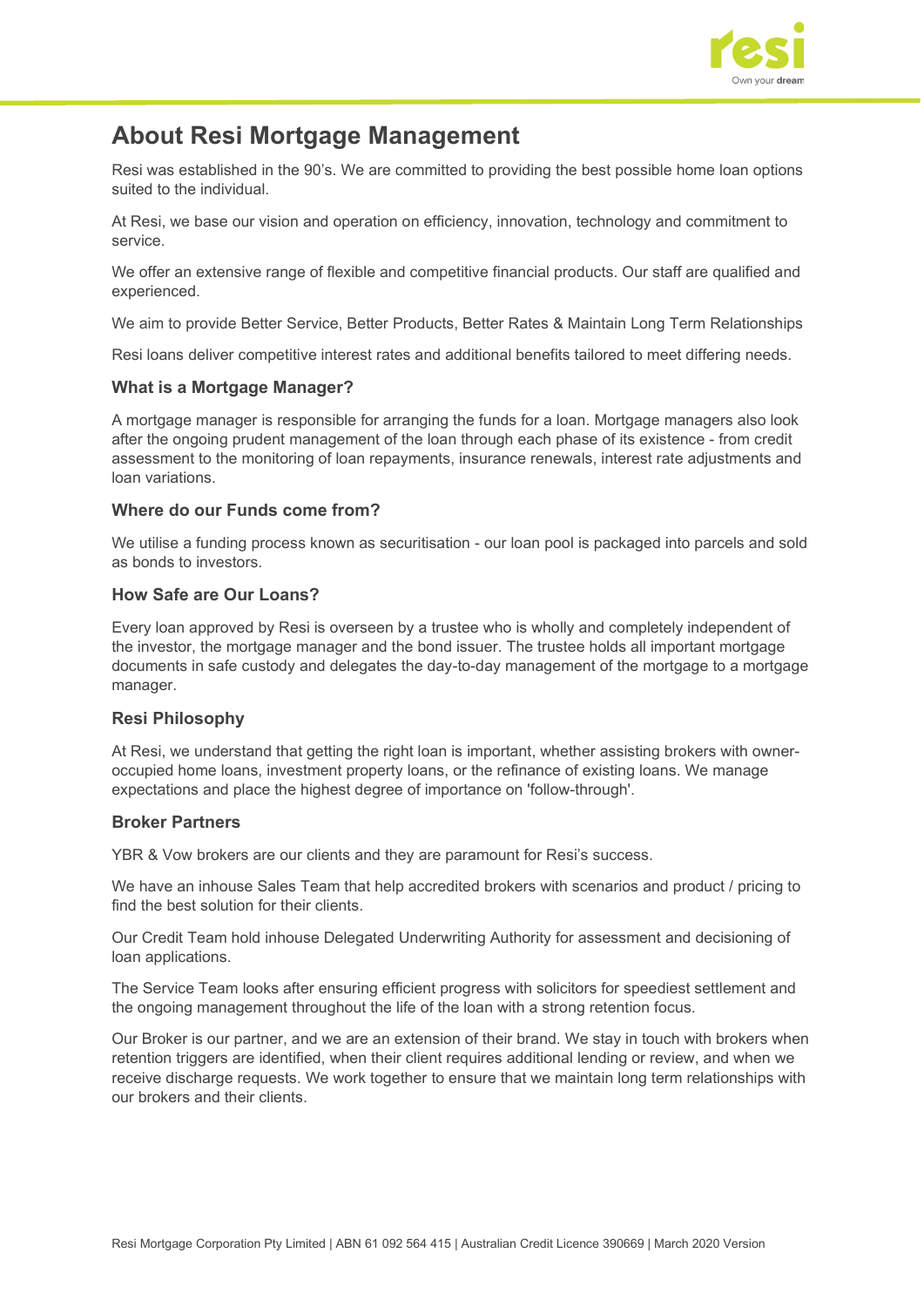

# <span id="page-5-0"></span>**A Note from Credit**

To assist in expediting your file to Formal Approval, below guide has been prepared by our Credit Team for packaging full doc loan submissions.

#### **Making Reasonable Enquiries**

As a broker you need to make reasonable enquiries around any discrepancy with living expenses and undisclosed debt:

- ♦ When obtaining statements from a client, there is an expectation (from ASIC RG209) on you to read these as a credit assistance provider
- ♦ Reasonable enquiries are required around any information contained in the statements that appears different to the client's application
- ♦ Transactions to potential loans and limits that are not disclosed within the application must be queried and commentary made
- ♦ The extent of living expenses appearing also need to be compared against what the client has told you and any differences questioned with commentary made.

#### **Living Expenses**

Often, these are not a realistic portrayal of the household position, and not adequately completed:

- ♦ It is required that reasonable enquiries are made of the client in respect to their living expenses. The clients may need your guidance around this
- ♦ Care is to be taken when the declared expense is below or at the HEM. It must be remembered that the HEM is a conservative expenditure measurement
- ♦ Transaction account statements where held must be perused for relativity against the client's stated expense position, anomalies queried, and notes made
- ♦ Individual expense items must be checked individually and must represent the proposed expense position once the client's loan has settled

#### **Equifax Files**

Lenders expect all footprints to be queried:

- ♦ Consumer Bureau files need to be read. Any entries for finance that have not been disclosed in the application should be queried with commentary made.
- ♦ If a comprehensive credit report is held, open accounts need to be noted and compared to the client's stated liability position. Any differences must be queried, and commentary made
- ♦ Any adverse information appearing on a consumer credit report, whether comprehensive or not, must be queried to ensure that the clients are not experiencing hardship. Commentary must be made.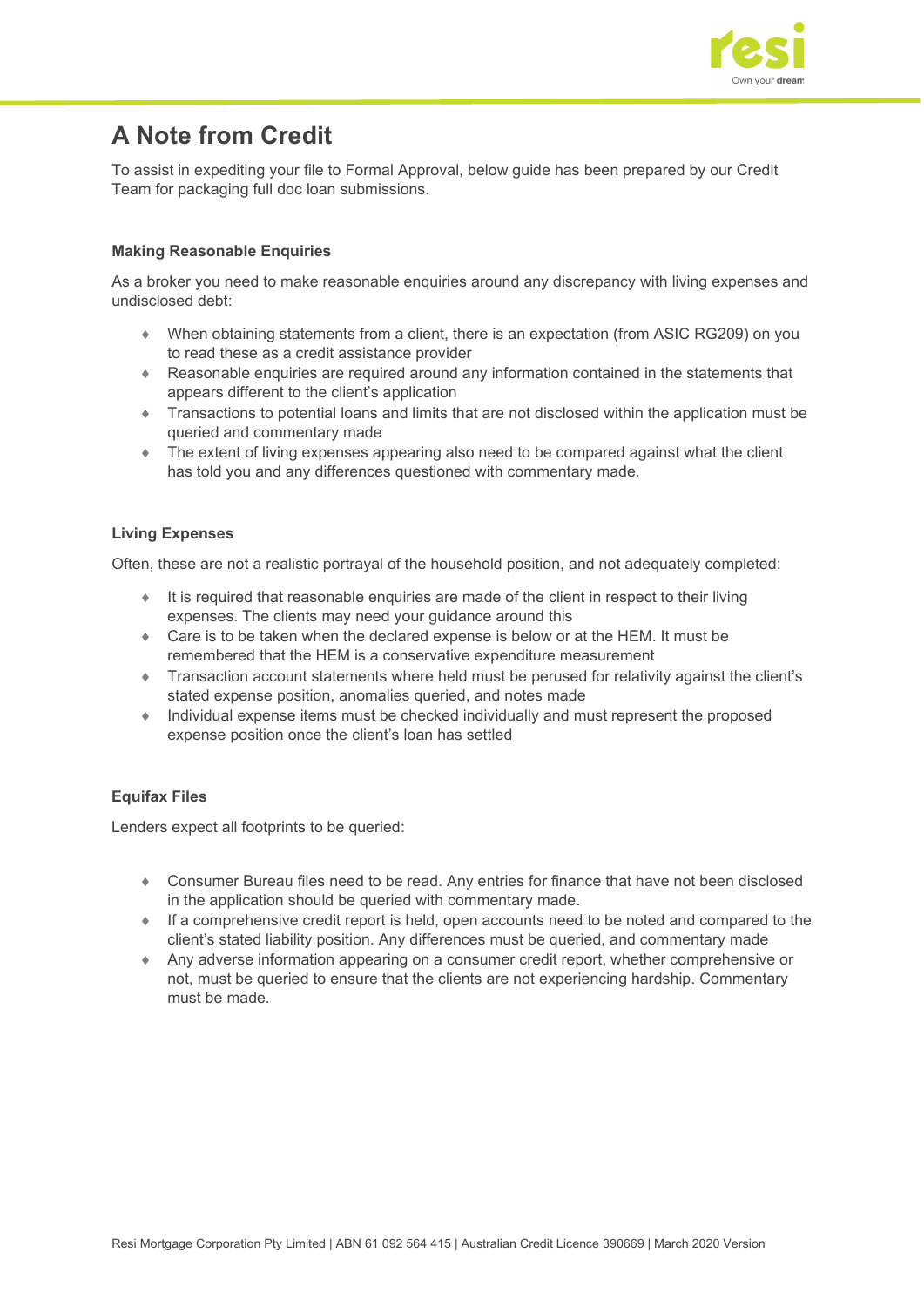

#### **Preliminary Assessment of Product Suitability**

Notes around product suitability are required:

- Commentary appearing on a preliminary assessment should address the question being asked around suitability. Avoid one-word answers. Do not leave these sections blank
- Client requirements and objectives It is expected that notes are made as to what the client is seeking to achieve with the loan request. Avoid short answers such as "future personal use" or "future investment purposes". Expand on the purpose and be specific
- State the client's product appetite. Note any risks associated with the product and how this is mitigated (e.g. Fixed rate risk of break cost – It may be mitigated by a client's intention of holding the security property medium to long term)
- Clear notes should be made as to how the transaction and product meets the client's needs
- Any conflict of interest must be declared.

#### **Bank Statements**

These need to bear the client's names, must be legible, must be continuous and within stated time limits:

- When obtaining bank statements, ensure the account holder details appear
- If you have obtained an internet transaction listing, ensure the account number can be reconciled to a bank account statement bearing the client's name
- Statements need to be in clear and legible format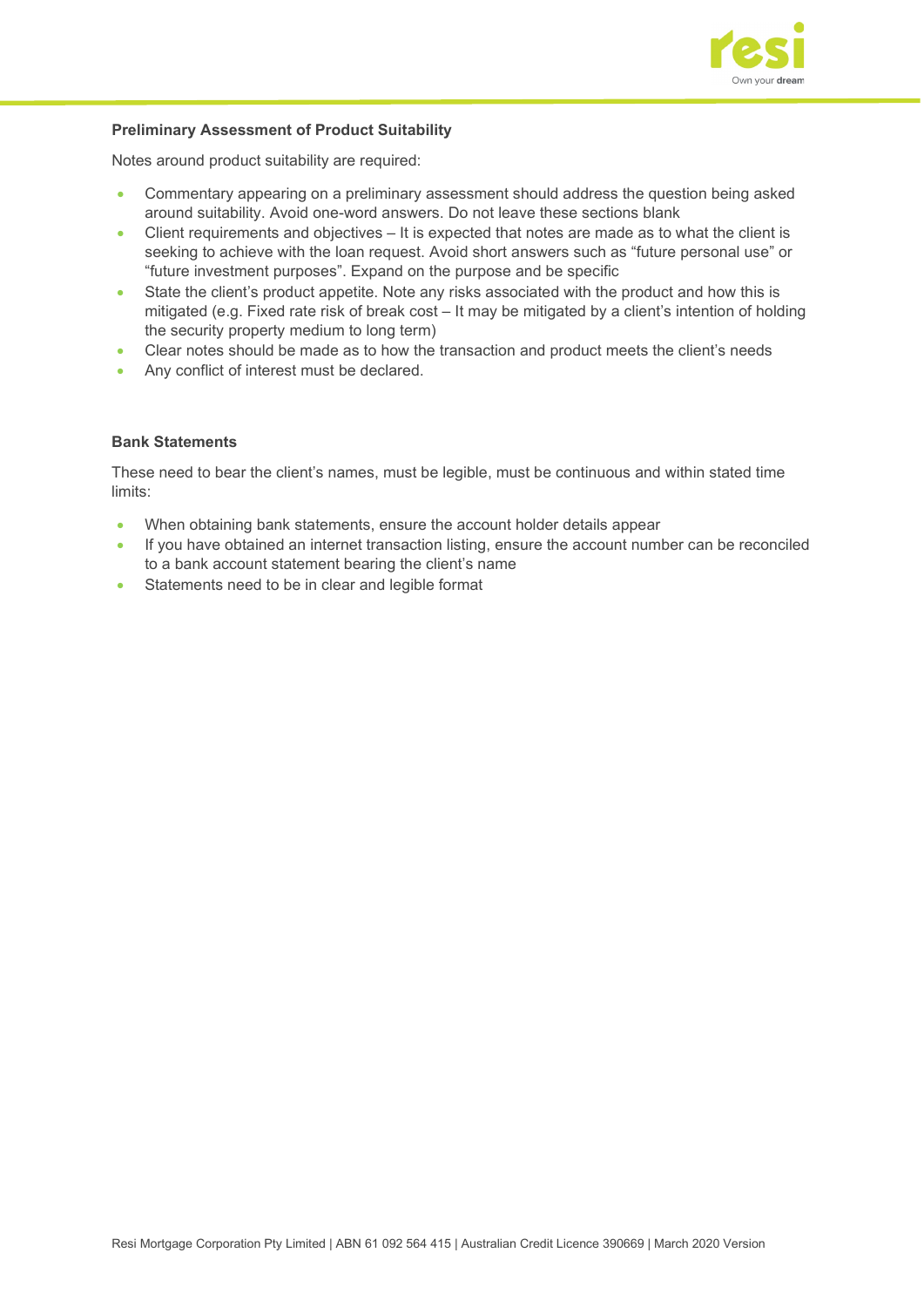

# <span id="page-7-0"></span>**Formal Approval**

When your application is formally approved you will receive an email outlining the approval.

IMPORTANT – Please check the approval details and let your Credit Assessor know ASAP if any amendments are required.

Shortly after Formal Approval our Panel Solicitors are instructed.

Please note that re-documenting incurs additional costs and delays, these may be assumed by you if anomalies are not raised prior to documents being issued.

For **refinances** please ensure the discharge form has been completed accurately and in full (to avoid delays) and that it has been sent to the outgoing mortgagee.

You will receive a separate email when Solicitors have been instructed. At this point we ask that you please upload a copy of the discharge authority on their portal with details of when it was sent to the outgoing mortgagee.

Most of the time delays in settlement occur because the outgoing is not ready to take a booking, so this is a very important piece in achieving an earlier anticipated settlement date.

### <span id="page-7-1"></span>**Certificate of Currency**

The lender of record is **Perpetual Corporate Trust Limited** for the purposes of an insurance policy assignment. Our legal agents will request the amount when issuing the loan offer.

To avoid delays with the settlement process please ensure the certificate is issued verbatim.

# <span id="page-7-2"></span>**Solicitor | Doc Prep Agent**

Dentons

| Email                 | Newlending.sydney@dentons.com     |
|-----------------------|-----------------------------------|
| Telephone             | 1300 389 565                      |
| Dentons Online Portal | https://ddlending.au2dentons.com/ |

Please quote Dentons reference, Lender reference along with confirmation of the Borrowers' surnames (and security property if available).

Enquiries via emails will be responded to within 4 business hours or based on the urgency of the matter (case by case basis).

You can log into the Dentons tracking portal at any time to view progress of your file. For access, Dentons will provide an email inviting you to create a username/password.

SLA

| New Instructions | 2 business days to issue documents                   |
|------------------|------------------------------------------------------|
| Receipt of Docs  | 2 business days to verify & advise outstanding items |
|                  |                                                      |

Refinances

Please ensure that you ask your clients to complete a discharge authority for the outgoing mortgagee and that Dentons is noted as the representative.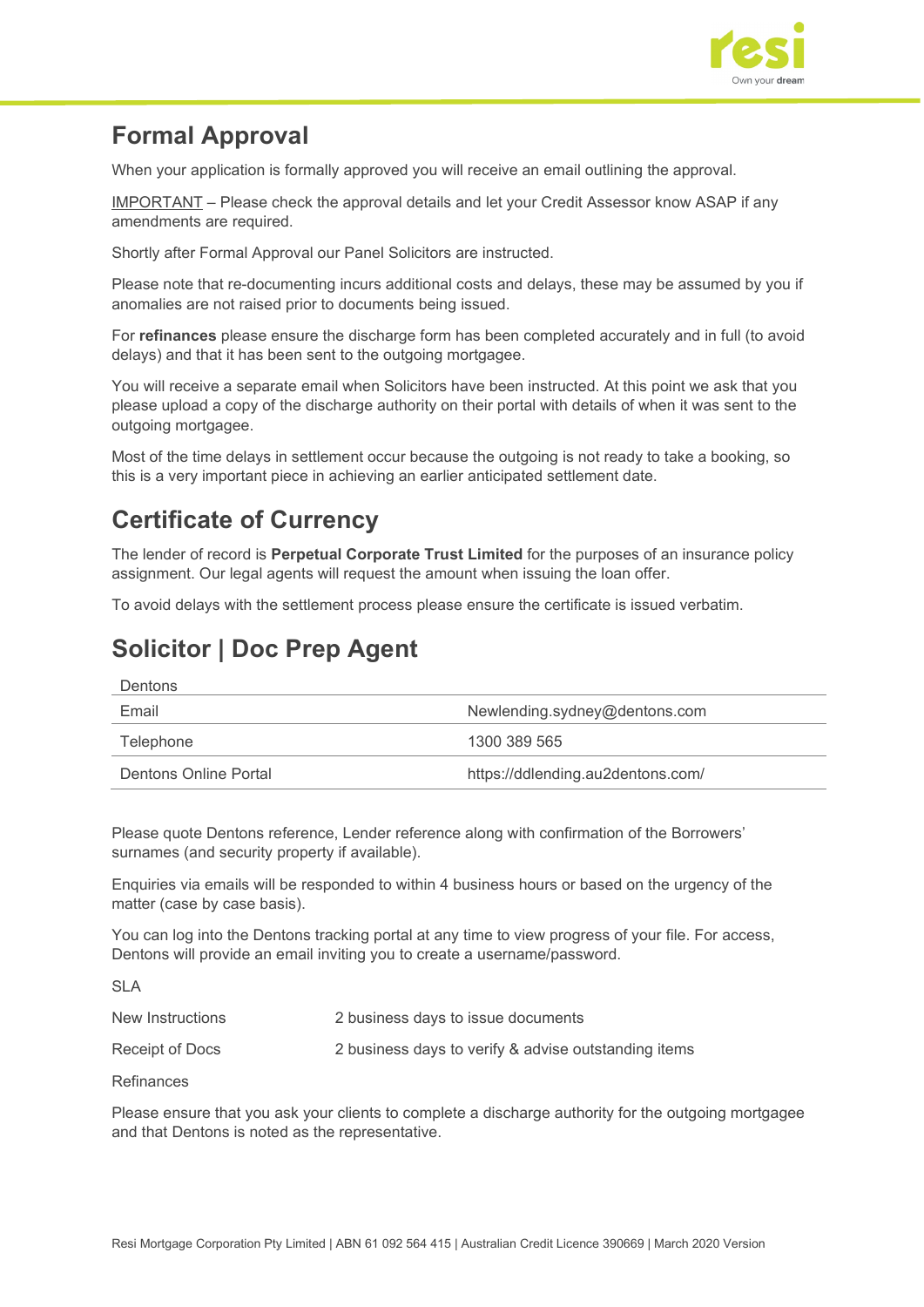

# <span id="page-8-0"></span>**Dentons Fee Schedule**

| <b>SERVICES</b>                                                            | FEE<br>(EXCLUDING<br>GST) |  |  |  |  |
|----------------------------------------------------------------------------|---------------------------|--|--|--|--|
| Settlement paper signing solution - new lending                            |                           |  |  |  |  |
| Documentation & settlement solution (letter of offer preparation included) | \$360 for volume          |  |  |  |  |
| Settlement digital signing solution - new lending                          |                           |  |  |  |  |
| Documentation & settlement solution (letter of offer preparation included) | \$340 for volume          |  |  |  |  |
| Settlement solution - variations                                           |                           |  |  |  |  |
| Documentation & settlement solution (paper signing)                        | \$200                     |  |  |  |  |
| Documentation & settlement solution (digital signing)                      | \$175                     |  |  |  |  |
| Settlement solutions - discharges                                          |                           |  |  |  |  |
| Documentation & settlement solution (paper lodgement)                      | \$350                     |  |  |  |  |
| Documentation & settlement solution (digital lodgement)                    | \$300                     |  |  |  |  |
| Settlement solutions - additions                                           |                           |  |  |  |  |
| Change of name                                                             | \$100                     |  |  |  |  |
| Additional security (per security - digital lodgement)                     | \$175                     |  |  |  |  |
| Additional interstate security (per security - paper lodgement)            | \$200                     |  |  |  |  |
| Review of trust deed                                                       | \$200                     |  |  |  |  |
| Review of residential lease agreement                                      | \$200                     |  |  |  |  |
| Guarantee (per Guarantor)                                                  | \$100                     |  |  |  |  |
| Old system / Qualified title                                               | \$250                     |  |  |  |  |
| Deed of Charge (company title)                                             | \$250                     |  |  |  |  |
| Postponement of mortgage                                                   | \$100                     |  |  |  |  |
| Conversion to strata title (review of plan, discharge &                    | \$400                     |  |  |  |  |
| preparation of new mortgage)                                               |                           |  |  |  |  |
| Consent to easement or other dealing and production of title               | \$400                     |  |  |  |  |
| Letter of priority                                                         | \$400                     |  |  |  |  |
| Substitution of security (discharge & preparation of new mortgage)         | \$400                     |  |  |  |  |
| Title production/ provide consent                                          | \$150                     |  |  |  |  |
| Title production (certificate of title required)                           | \$175                     |  |  |  |  |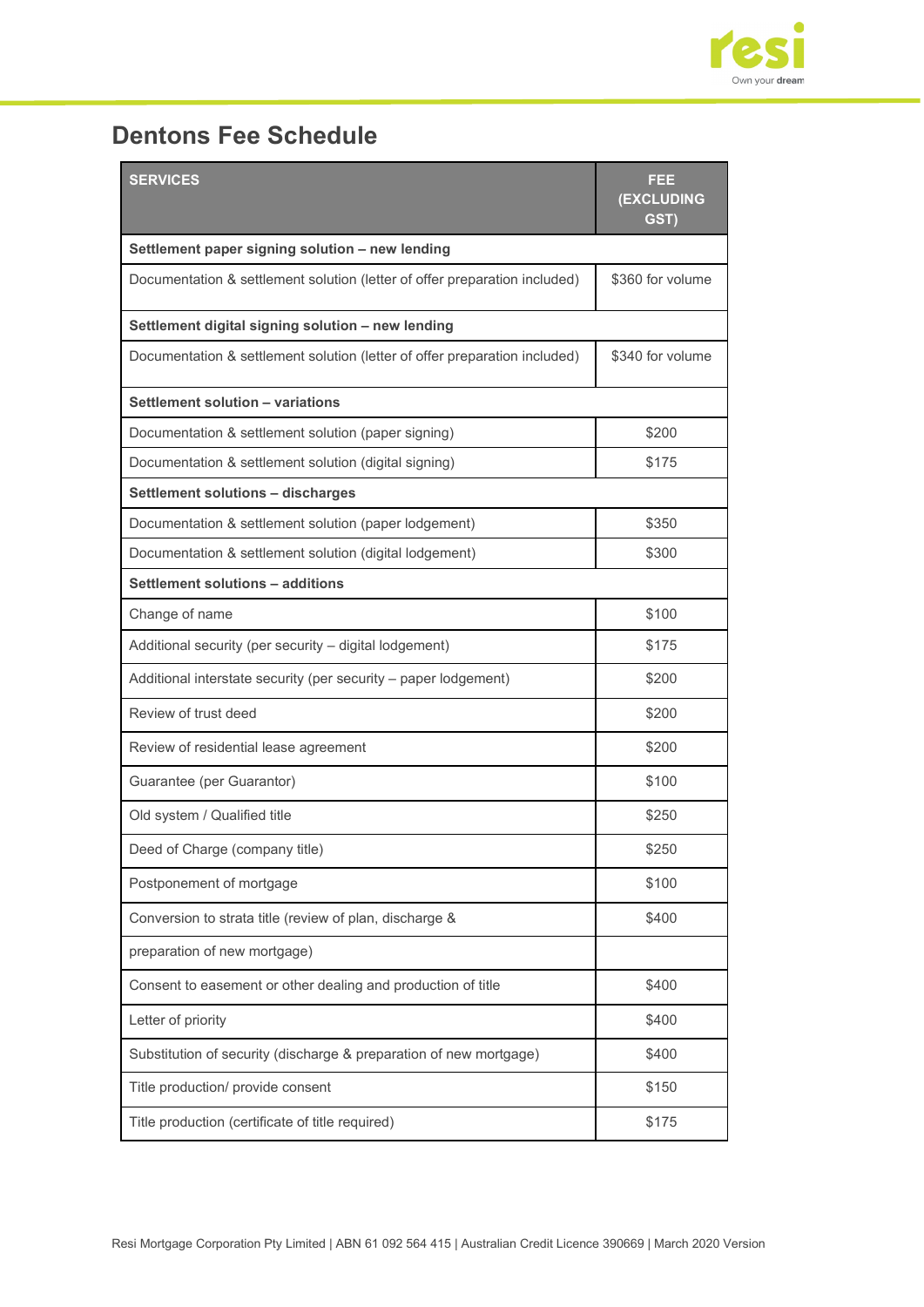

#### **Fees for additional services and disbursements**

| <b>DISBURSEMENTS</b>                                              | <b>FEE (EXCLUDING</b><br>GST) |
|-------------------------------------------------------------------|-------------------------------|
| <b>EXPRESS POST AND COURIERS</b>                                  | AT COST                       |
| AGENCY FEE (ATTEND SETTLEMENT EXTERNALLY OF A DENTONS<br>OFFICE). | AT COST                       |
| <b>TELEGRAPHIC TRANSFER</b>                                       | AT COST                       |
| BANK CHEQUE FEE (PER BANK CHEQUE)                                 | AT COST                       |
| CONVEYANCING PROPERTY DUE DILIGENCE SEARCHES                      | AT COST                       |
| <b>TITLE SEARCH</b>                                               | AT COST                       |
| <b>COMPANY SEARCH</b>                                             | AT COST                       |
| <b>PPSR SEARCH</b>                                                | AT COST                       |
| <b>PPSR REGISTRATION</b>                                          | AT COST                       |
| <b>LAND TITLE REGISTRATION FEES</b>                               | AT COST                       |
| <b>DOCUSIGN</b>                                                   | AT COST                       |
| <b>REPLY PAID POST</b>                                            | AT COST                       |
| <b>SMS</b>                                                        | AT COST                       |
| <b>ELN FEES</b>                                                   | AT COST                       |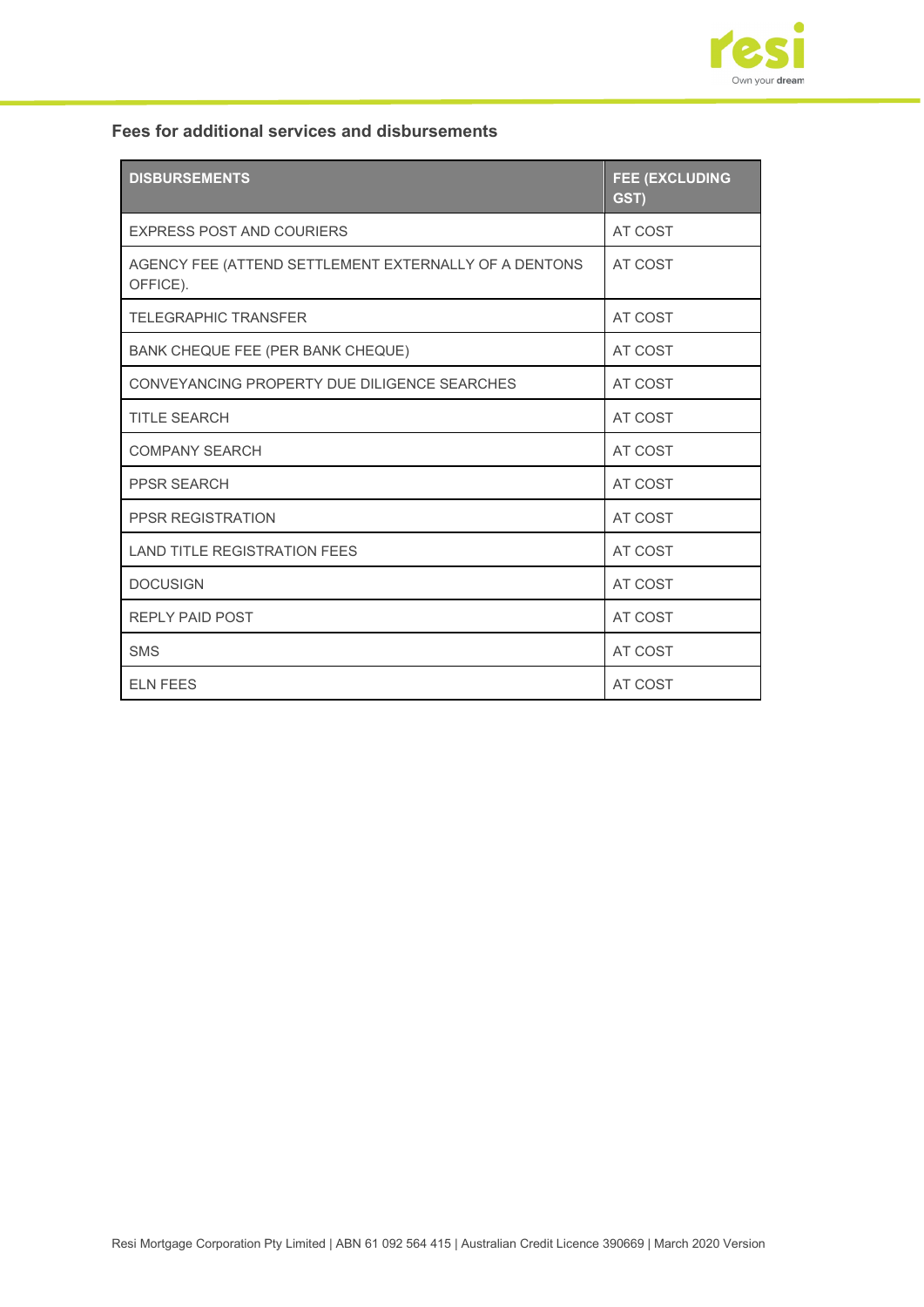

### <span id="page-10-0"></span>**Mortgage Documents**

It is important that Mortgage Documents are completed and returned in full to avoid delays in progressing the file to settlement.

You can view copies of the loan documents via the solicitor's portal. If you need any guidance on how this can be done, please let us know and we will guide you to the right team member for assistance.

When documents are returned our solicitors will be in touch with you directly regarding any outstanding items. Please ensure you work with your client to have these items resolved quickly.

Getting to "Ready to Book Settlement" Status

When Mortgage Documents are complete and it has passed QA, our solicitors will be ready to book settlement.

For **purchases** please ensure the Borrower's legal representative makes contact with our solicitors to request booking.

For **refinances** please ensure the outgoing mortgagee is ready to take settlement booking. If our solicitors are having trouble in getting this file booked you may want to ask your client to contact them to clarify status and request escalation.

If it is a condition of the loan to repay unsecured accounts, this is the time for you to obtain final payout figures for settlement date and provide these to our solicitors with Biller Code and Reference no later than 1 business day prior to settlement.

If your clients are contributing their own funds for settlement, ensure they have sent these to their legal representative prior to settlement so that they can be included in the disbursements.

IMPORTANT Three clear business days are required for our solicitors to accept settlement booking.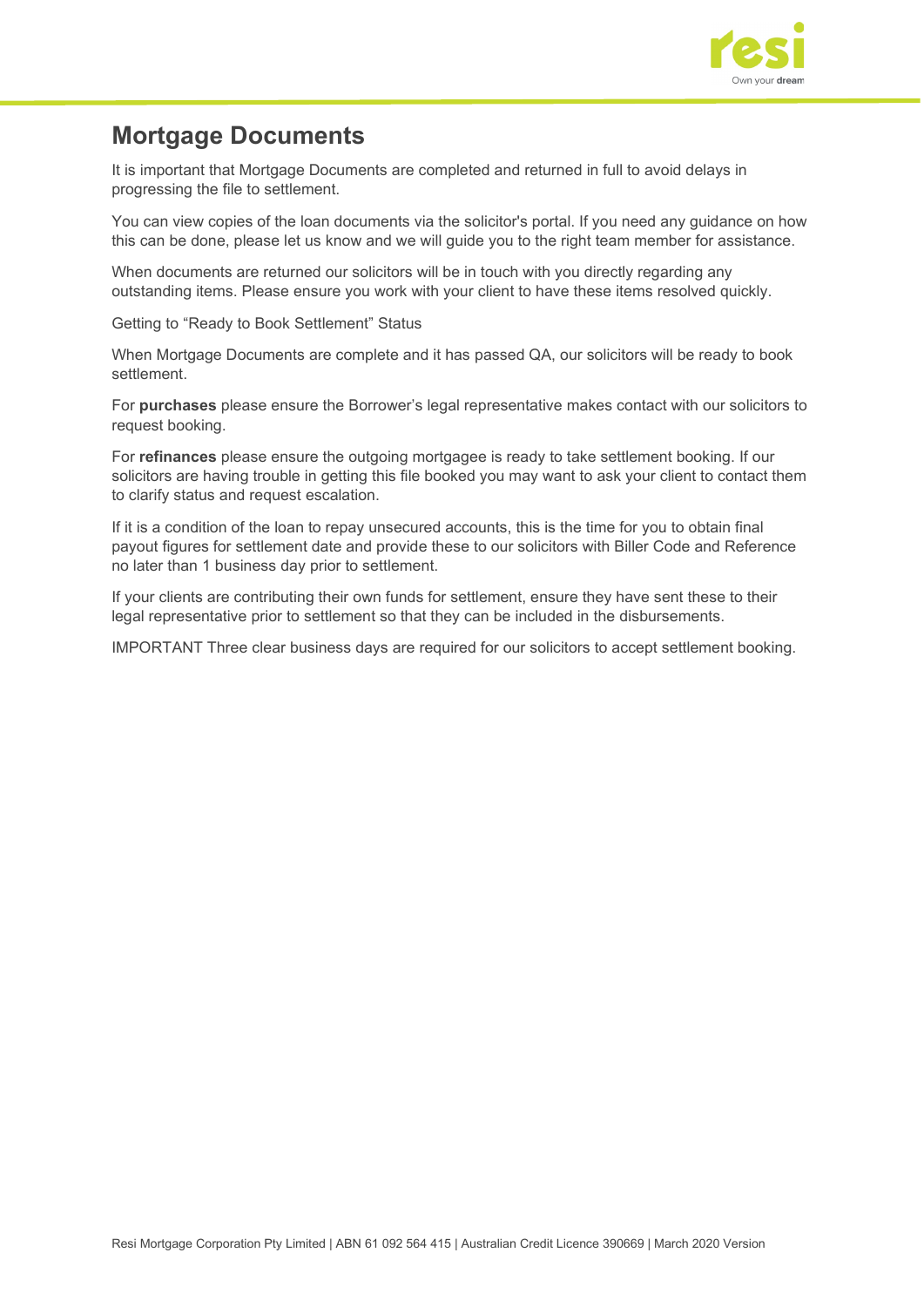

### <span id="page-11-0"></span>**Settlement**

Resi Service Team will look after your client from settlement and throughout the term of the loan.

| Resi Service Team |                     |
|-------------------|---------------------|
| Telephone         | 1800 754 758        |
| Email             | service@resi.com.au |

# <span id="page-11-1"></span>**Payment of Commission**

Resi has delivered on a new initiative involving the fast-tracking of upfront commissions payments for the Resi Essential Options range. Instead of waiting for 4+ weeks for payment, where an Essential Options settlement takes place in any given week, the commission will be processed in the following week with payment to occur in the week after that i.e. on average within 2 weeks.

Other key points to note in relation to the Essential Options commissions:

- Trailing commissions will continue to be made monthly in arrears according to the current commission cycles.
- To allow for our weekly upfront commission payment process, the utilisation rules which form the basis of calculations for upfront commissions are outlined directly below:
	- For loan settlements, the net loan balance (net of redraw and offset) is calculated at the end of the day of loan settlement and is used as the basis of calculation for upfront commissions.

Calculation of Clawback

Commission payments are subject to clawback where a Borrower discharges their loan in full in the first [24] months after settlement. The clawback is staggered depending on the timing of the discharge as follows:

> 0 to <=12 months: 100%  $>12$  to  $\leq 18$  months: 50% >18 to <=24 months: 25%

The percentage applicable to the amount of the commission that was paid at settlement.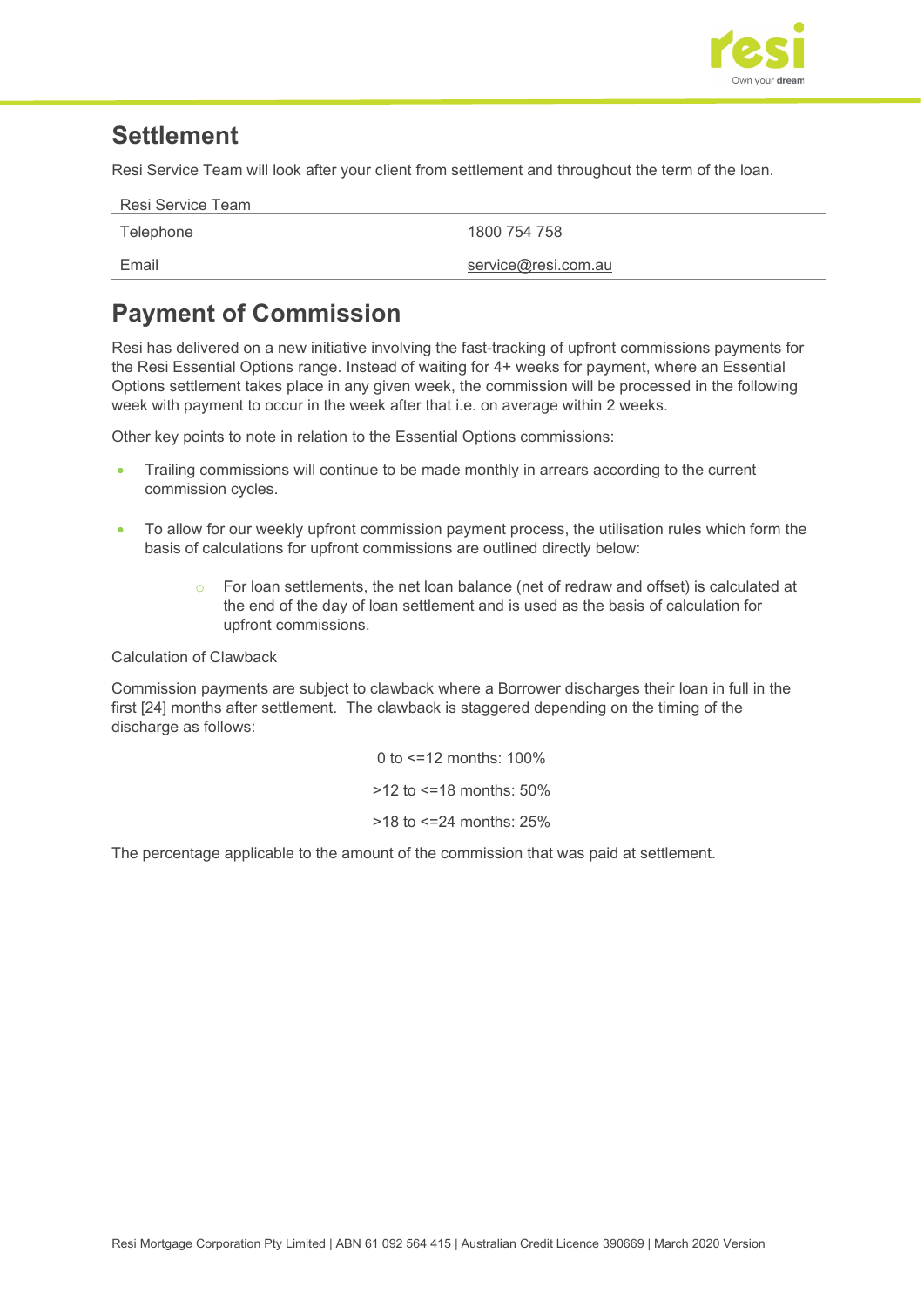

### <span id="page-12-0"></span>**Welcome Call**

The Resi Service team will contact your clients within 5 business days to:

- Congratulate them on settlement of their new loan
- Ensure that they have received their welcome letter (emailed 1 business days post settlement)
- Confirm repayments and assist with any questions

# <span id="page-12-1"></span>**Repayment Due Date**

The first repayment is due one month after settlement, and on the same day every month thereafter. It is important to note that the due date cannot be moved. The client can set up repayments for any day/frequency, as long as the repayment is covered by the due date.

If any payment is due:

- on a day which is not a business day; or
- on a day which is the 29th, 30th or 31st of a month with no such date

Then the payment must be made on or before the next business day.

# <span id="page-12-2"></span>**Repayment Method**

The terms of the loan contract require a Direct Debit Authority in place at all times. This form is provided with the mortgage document pack and a Direct Debit Authority must be in place throughout the loan life. Repayments will be debited from the Borrower's account on the requested date.

# <span id="page-12-3"></span>**Direct Debit Authority**

This authority links an external bank account with the loan or split. This account is known as the Nominated Account for Scheduled Repayments, Additional Repayments and Redraw.

It is important to note that Direct Debits allow *minimum or nominated* repayments into the loan account. However, if a Direct Debit is set up to credit the offset account the amount must be a nominated repayment amount and Borrowers must ensure sufficient funds available or made to the loan by repayment due date.

# <span id="page-12-4"></span>**Additional Payments**

Additional Repayments can be made into the loan or the offset account via BPAY or setting up a Direct Debit from the Nominated Account.

- 1. BPAY
	- Biller Code 240895 & Reference Number (becomes available on settlement of the facility)
	- Please ask Borrowers to check the limit with the paying institution
- 2. Direct Debit Option
	- Manual Request Form Borrowers can request a form from the Resi Service Team
	- Online Account Access If assistance is required please ask them to contact the Resi Service Team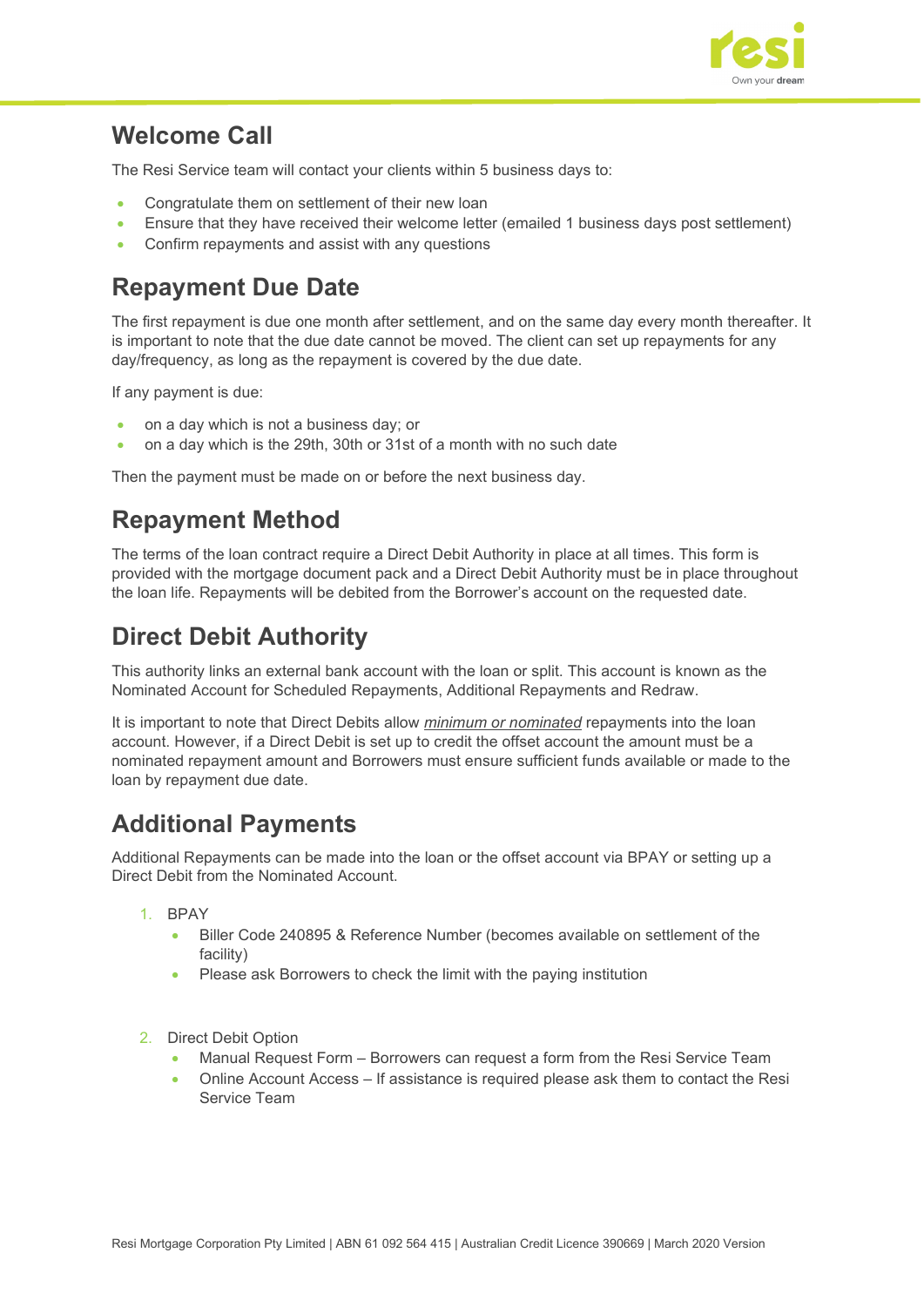

### <span id="page-13-0"></span>**Repayment Frequency**

P&I Loans allow repayments to be made on a Monthly, Fortnightly or Weekly basis, providing that the scheduled repayment is met by the Repayment Due Date (settlement anniversary).

Interest Only Loans allow *Monthly* repayments only and these also need to be met by the Repayment Due Date.

# <span id="page-13-1"></span>**Repayment Amount Due**

P&I Loan repayments are based on the full loan amount. They cannot be recalculated following extra repayments made into the loan or the offset account.

If Borrowers would like to permanently forego available redraw then they may consider permanently reducing the loan amount in line with the new balance. This would result in repayments being recalculated on the new reduced loan amount.

Please contact Resi Service for more information on how to proceed with this option.

# <span id="page-13-2"></span>**Client Online Account Access**

Online Access is quick, easy and secure. It allows your client to access their details at any time of the day or night, every day of the week. The Welcome Letter will direct borrowers to a link to register for Online Access.

#### **Step One - Registration**

Take note of the individual User Number. This number & the registration link is provided on the welcome letter and each borrower on the loan will have their own number. Be sure to use the correct one.

YBR<https://ybr.xchangeonline.com/site#/register>

Resi <https://resi.xchangeonline.com/site#/register>

1. Enter the **Borrower User Number** (noted in welcome letter), Email Address & Date of Birth (dd/mm/yyyy)

|                                        | esi                                                        |
|----------------------------------------|------------------------------------------------------------|
|                                        | Ours your dream.                                           |
| <b>User Number</b>                     | <b>Enter User Number</b>                                   |
| <b>Email Address</b>                   | <b>Enter Email Address</b>                                 |
| Date of Birth                          | Enter Date Of Birth<br>鹽                                   |
| G<br>Refresh<br>Image                  | CAPTCHA Code O<br>Enter 4 digits                           |
| * Please enter a valid 'User Number'   |                                                            |
| * Please enter a valid 'Email Address' | * Please enter a valid 'Date of Birth'  format: dd/mm/vvvv |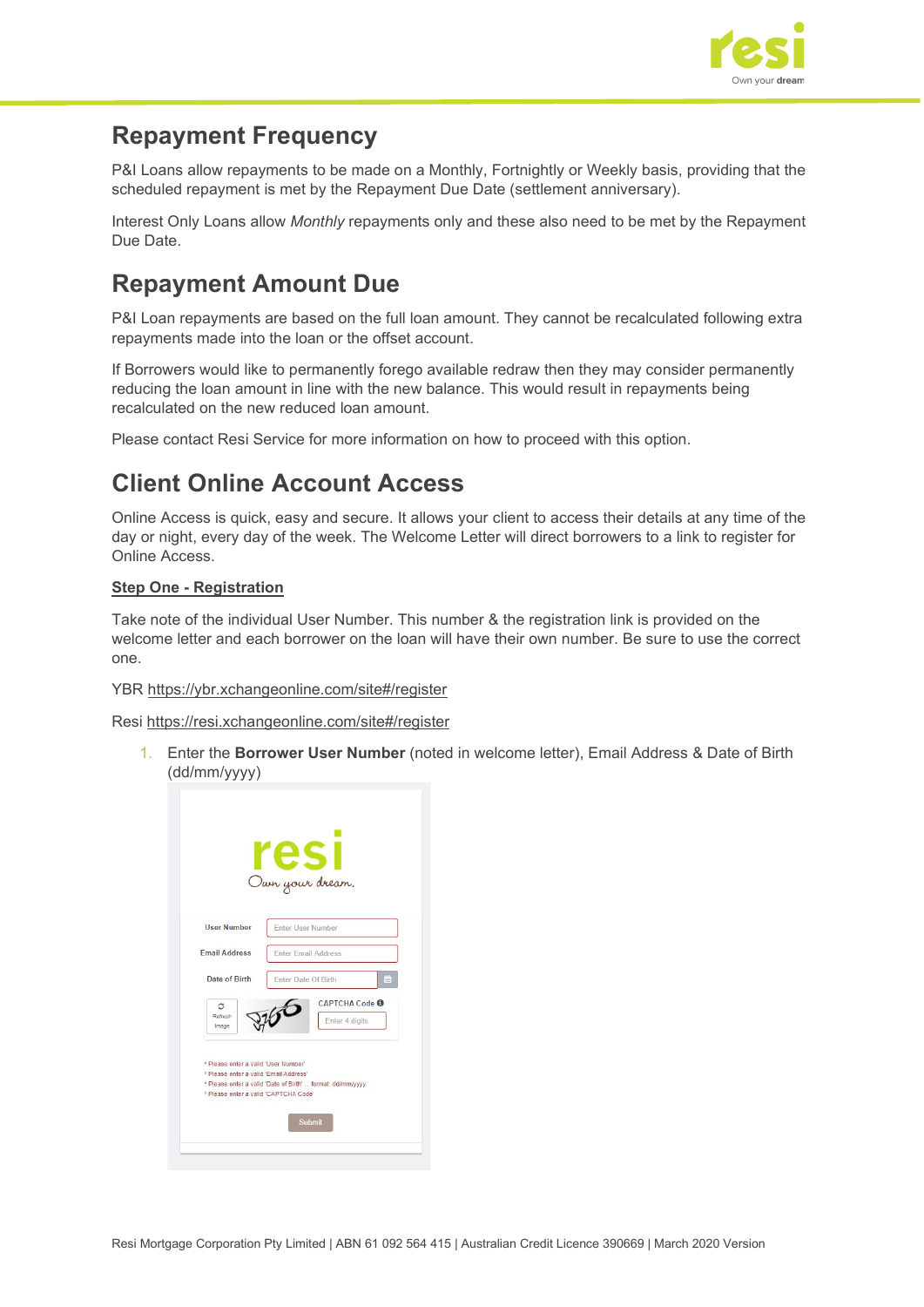

2. After entering "Submit" above, Borrower will receive an SMS Code to proceed



si -

3. Next Step is to Read & Accept the Terms and Conditions for Account Access:

| <b>Terms and Conditions</b>                                                                                                                                                                                                                                                                                                                                                 |
|-----------------------------------------------------------------------------------------------------------------------------------------------------------------------------------------------------------------------------------------------------------------------------------------------------------------------------------------------------------------------------|
| Access to xChange requires you to read and accept the following Terms and Conditions<br>To accept these, click the button "I accept these Terms and Conditions" at the bottom of the page.                                                                                                                                                                                  |
| <b>Account Access Terms</b>                                                                                                                                                                                                                                                                                                                                                 |
| <b>Resi Wholesale Funding Pty Ltd</b>                                                                                                                                                                                                                                                                                                                                       |
| (www.fusclour)                                                                                                                                                                                                                                                                                                                                                              |
| This section governs how you can access your account. A reference to we / us in this section includes the third party providing the access methods. A<br>reference to you / your includes all account holders                                                                                                                                                               |
| General                                                                                                                                                                                                                                                                                                                                                                     |
| 1. How can you access your account?                                                                                                                                                                                                                                                                                                                                         |
| (a) We may offer you access to your account by the following access methods:                                                                                                                                                                                                                                                                                                |
| $-$ card                                                                                                                                                                                                                                                                                                                                                                    |
| • internet (including through the use of an app)<br>$-$ RPAY®                                                                                                                                                                                                                                                                                                               |
| These are known as access methods. Some or all of the access methods may not always be available. You can contact us to check their availability.                                                                                                                                                                                                                           |
| (b) We may tell you how to use the access methods from time to time.                                                                                                                                                                                                                                                                                                        |
| (c) The access methods may be subject to fees contained in your Credit Contract, or restrictions, such as daily transaction limits set by us.                                                                                                                                                                                                                               |
| (d) When you use the access methods, merchants and other institutions may charge additional fees and may impose additional obligations or restrictions<br>(for example, minimum spend rules).                                                                                                                                                                               |
| (e) We may provide you with access codes, including a PIN, user ID or password to access the access methods. We may cancel or suspend an access<br>code at any time without notice if we reasonably believe its use may result in loss to you or to us.                                                                                                                     |
| <b>Access methods</b>                                                                                                                                                                                                                                                                                                                                                       |
| 2. Who can use the access methods?                                                                                                                                                                                                                                                                                                                                          |
| . WARNING: If you have entered into this loan as a joint borrower, any borrower can bind each other borrower. Any of you will be able to<br>access the account. All borrowers will be obliged to repay any and all amounts owing, even if a borrower did not benefit equally from the<br>funds. You should maintain significant security in relation to the access methods. |
| (a) We may give access to your account, and process any transactions made by any person supplying the relevant access code(s). We can debit your<br>account and you are liable for all transactions conducted by anyone you've given your access codes to (even if that transaction is not authorised by you).                                                              |
| (b) You may instruct us to block access to your account using the access methods.                                                                                                                                                                                                                                                                                           |
| . WARNING: Some companies provide account aggregation services that allow you to view account information from different institutions<br>on the one webpage, or download your account statements. These companies usually require you to give them your access codes. We do                                                                                                 |
| 4. If the destination financial institution is satisfied that a mistaken internet payment has occurred, they must prevent the holder of the destination                                                                                                                                                                                                                     |
| account from withdrawing the amount of the mistaken internet payment for 10 business days;<br>5 the destination financial institution must then notify the recipient that the funds representing the mistaken internet payment will be withdrawn from their                                                                                                                 |
| account unless they can prove that they are entitled to the funds within 10 business days; and                                                                                                                                                                                                                                                                              |
| 6. If the recipient cannot prove this, the money will be returned to us within two business days, and we will then return the money to your account as<br>soon as practicable                                                                                                                                                                                               |
| (e) If you report the suspected mistaken internet payment after 7 months of making the payment:                                                                                                                                                                                                                                                                             |
| 1. we will contact the financial institution that received the payment to find out if there is sufficient money to refund the payment in the destination<br>account                                                                                                                                                                                                         |
| 2. If we and the destination financial institution are satisfied that a mistaken internet payment has occurred, the destination financial institution must seek                                                                                                                                                                                                             |
| the consent of the recipient to have the funds returned.<br>3. If the recipient consents, the destination financial institution must return the funds to us; and                                                                                                                                                                                                            |
| 4. upon receipt of the money to us, we will return the funds to you as soon as practicable.                                                                                                                                                                                                                                                                                 |
| (f) If you report the suspected mistaken internet payment to us, and there is sufficient funds in the destination account to refund the payment, but the<br>destination financial institution is not satisfied that a mistaken internet payment has occurred then                                                                                                           |
| 1. the destination financial institution may seek the consent of the recipient to return the funds;                                                                                                                                                                                                                                                                         |
| 2. if the recipient consents, the destination financial institution must return the funds to us; and                                                                                                                                                                                                                                                                        |
| 3. when we receive the funds, we will return the funds to your account as soon as practicable<br>(g) If you report a suspected mistaken internet payment to us, and we and the destination financial institution are satisfied that a mistaken internet payment                                                                                                             |
| has occurred, but there is insufficient funds to return the payment to you then the destination financial institution must use reasonable endeavours to retrieve<br>the funds                                                                                                                                                                                               |
| (h) If you report a suspected mistaken internet payment to us. but we are not satisfied that a mistaken internet payment has occurred, we are not required to<br>take any further action. We may ask the destination financial institution to investigate. You will be liable for any loss arising from such a payment.                                                     |
| (i) We will always tell you the outcome of a reported mistaken internet payment in writing within 30 business days of the report being made.                                                                                                                                                                                                                                |
| <b>Miscellaneous</b>                                                                                                                                                                                                                                                                                                                                                        |
| 32. Changes, suspension and termination of access methods                                                                                                                                                                                                                                                                                                                   |
| (a) We can change, suspend, or cancel any one or more of the access methods at any time without notice subject to any applicable laws or relevant codes<br>of conduct to which we have subscribed.                                                                                                                                                                          |
| (b) We do not warrant that any of the access methods will operate at any time. You should promptly advise us of any faults or unavailability of an access<br>method                                                                                                                                                                                                         |
|                                                                                                                                                                                                                                                                                                                                                                             |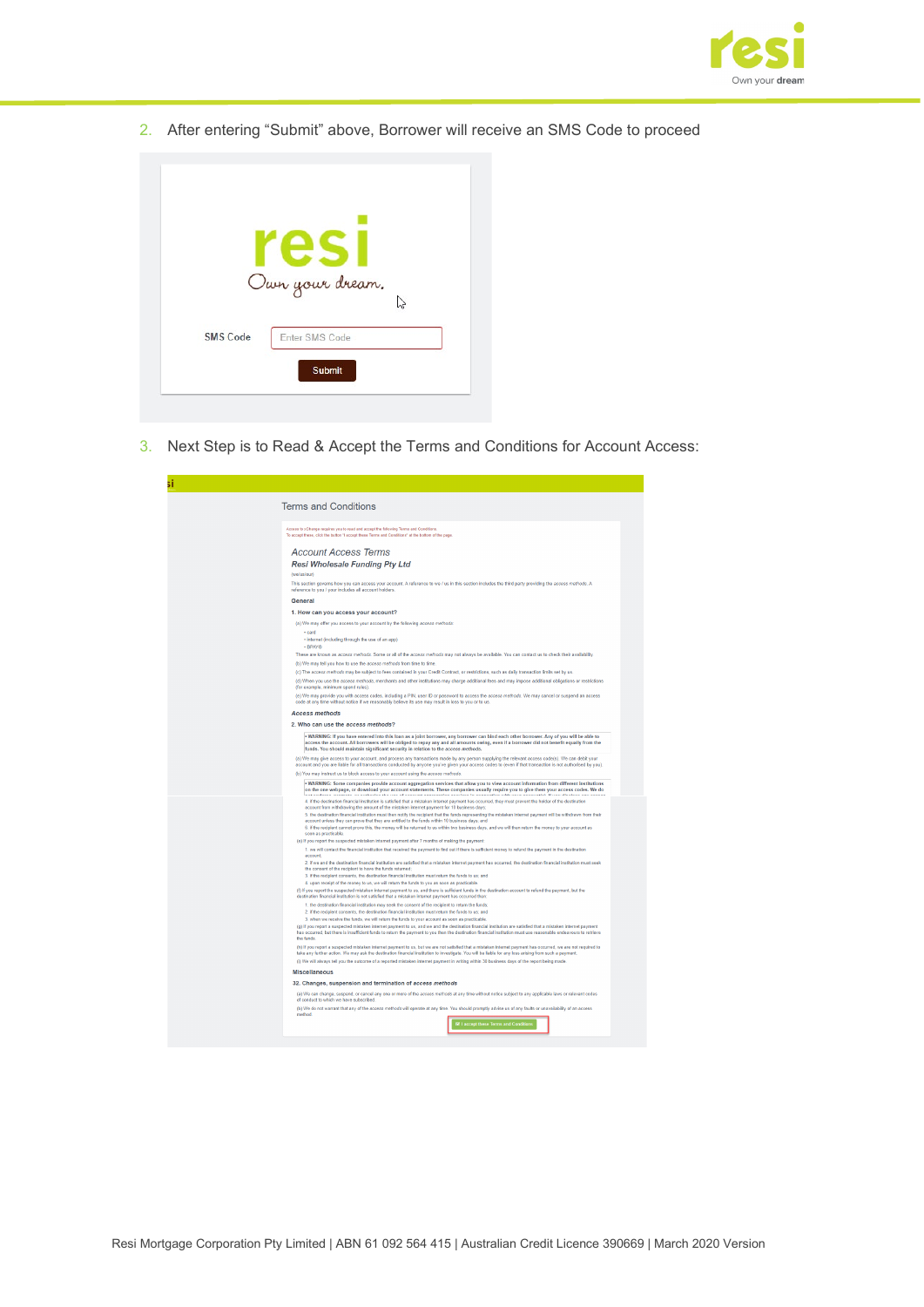

#### 4. Set Personal Security Questions & Save Changes:

| resi | Resi         |                                                                                                                                                        |                                                                                                                     |             |                                                                     | <b>O</b> Thank you, your accep |
|------|--------------|--------------------------------------------------------------------------------------------------------------------------------------------------------|---------------------------------------------------------------------------------------------------------------------|-------------|---------------------------------------------------------------------|--------------------------------|
|      |              | <b>Security Questions</b>                                                                                                                              |                                                                                                                     |             |                                                                     |                                |
|      |              | These are not optional. Please provide answers to the 3 questions shown.<br>Please choose a different security question for each of the entries below. | Of these, 1 entry (marked ") has a fixed/mandatory question while the other 2 entries provide a choice of question. |             |                                                                     |                                |
|      |              | Question 1: *                                                                                                                                          | What is your mother's maiden name?                                                                                  |             |                                                                     |                                |
|      | $\mathbb{Q}$ | Answer 1:                                                                                                                                              |                                                                                                                     | * Required  |                                                                     |                                |
|      |              | Question 2:                                                                                                                                            | Choose a question<br>÷                                                                                              | * Required. |                                                                     |                                |
|      |              | Answer 2:                                                                                                                                              |                                                                                                                     | * Required. |                                                                     |                                |
|      |              | Question 3:                                                                                                                                            | Choose a question<br>÷                                                                                              | * Required. |                                                                     |                                |
|      |              | Answer 3:                                                                                                                                              |                                                                                                                     | * Required. |                                                                     |                                |
|      |              |                                                                                                                                                        |                                                                                                                     |             | E Save Changes                                                      |                                |
|      |              |                                                                                                                                                        |                                                                                                                     |             |                                                                     |                                |
|      |              |                                                                                                                                                        |                                                                                                                     |             |                                                                     |                                |
|      |              |                                                                                                                                                        |                                                                                                                     |             |                                                                     |                                |
|      |              |                                                                                                                                                        |                                                                                                                     |             |                                                                     |                                |
| resi |              |                                                                                                                                                        |                                                                                                                     |             | @ Registration complete, your password has been sent to you by SMS. |                                |
|      |              |                                                                                                                                                        | Please login to continue                                                                                            |             |                                                                     |                                |
|      |              |                                                                                                                                                        |                                                                                                                     |             |                                                                     |                                |
|      |              |                                                                                                                                                        |                                                                                                                     |             |                                                                     |                                |
|      |              |                                                                                                                                                        | resi                                                                                                                |             | $\mathbb{Q}$                                                        |                                |
|      |              |                                                                                                                                                        |                                                                                                                     |             |                                                                     |                                |
|      |              |                                                                                                                                                        | <b>User Number</b>                                                                                                  |             |                                                                     |                                |
|      |              |                                                                                                                                                        | Password                                                                                                            |             |                                                                     |                                |
|      |              |                                                                                                                                                        | Show my password                                                                                                    |             |                                                                     |                                |
|      |              |                                                                                                                                                        | Login                                                                                                               |             |                                                                     |                                |
|      |              |                                                                                                                                                        | Forgot your account details?                                                                                        |             |                                                                     |                                |

5. Once registration has been completed, a Password will be SMSed for account login.

#### **Step Two – Log in to the account via the website**

| <b>Resi Website Access</b>                                                                                        | <b>YBR Website Access</b>                                                                                               |
|-------------------------------------------------------------------------------------------------------------------|-------------------------------------------------------------------------------------------------------------------------|
| Go to www.resi.com.au<br>Click on the "Login" tab at the top<br>٠<br>of the page<br>Click on the "Essentials" Tab | Go to www.ybr.com.au<br>• Click on the "Login & Customer<br>Service" link at the top of the<br>page                     |
| Enter User Number<br><b>Enter Password</b>                                                                        | Click on the "Home Loans" Tab<br>Click on the "Essentials Options"<br>Tab<br>Enter User Number<br><b>Enter Password</b> |

Features Include:

- ♦ Transfer funds between splits and offset accounts
- ♦ Redraw funds into the account nominated on their Direct Debit Authority (\$20,000 Limit)
- ♦ Pay Anyone (\$20,000 Limit)
- ♦ View past statements (6 monthly)
- ♦ View transaction listings (since loan inception)
- ♦ View financial year interest accrual
- ♦ Change email address
- ♦ Make online enquiries
- ♦ Access BPAY Details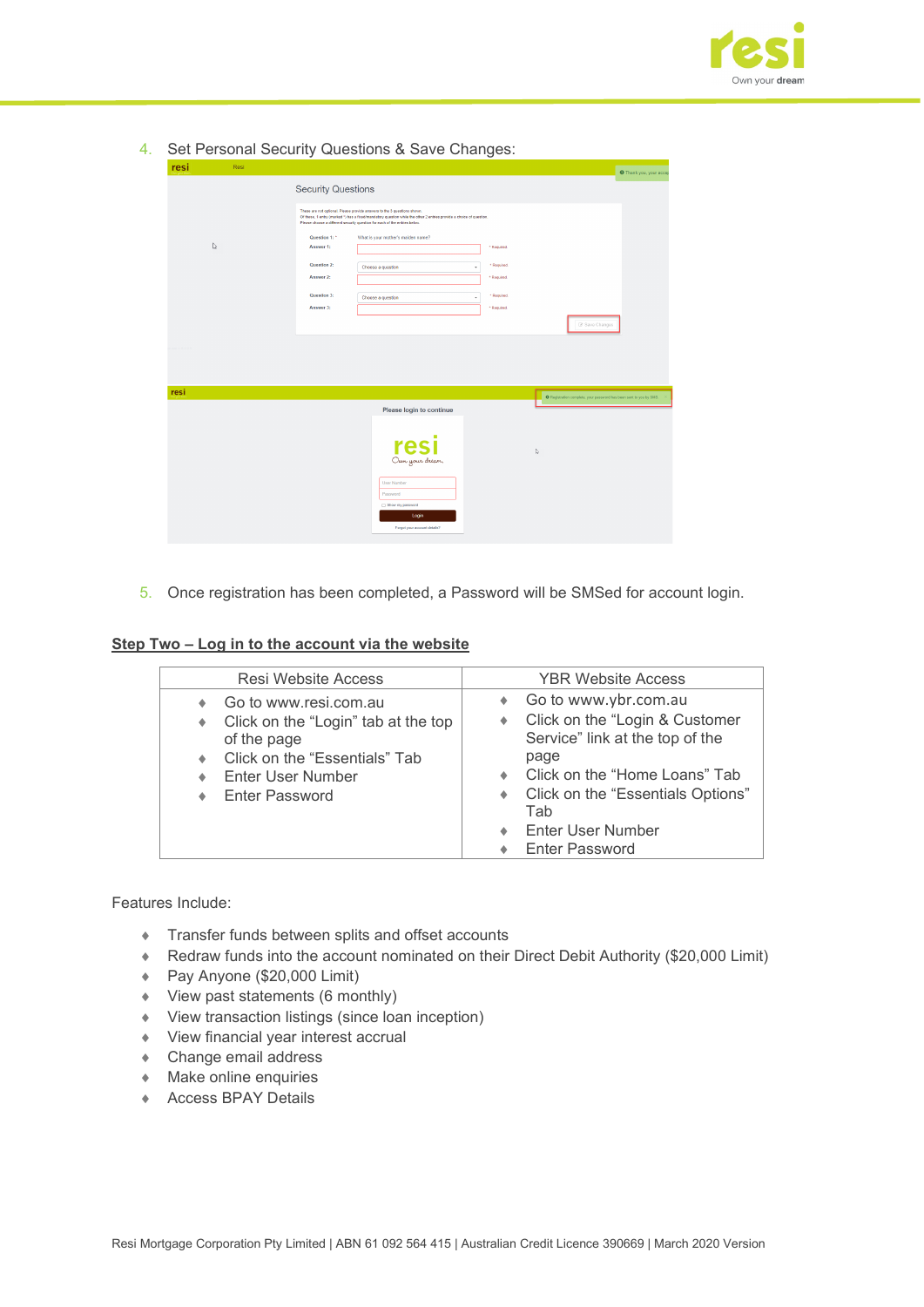

#### **Forgotten User Number or Password for Online Access**

Borrowers can reset their access online only.

- ♦ Select 'Forgot your account details?'
- ♦ Enter the registered email address and mobile number
- ♦ Enter 1 of the 3 security answers
- ♦ Enter SMS code
- ♦ A Password Reset email will be sent to the registered email address
- ♦ Follow the link and enter a new password

### <span id="page-16-0"></span>**Redraw**

Borrowers can request to send available redraw into the account nominated on their Direct Debit Authority and they can also Pay Anyone. Both Redraw and Pay Anyone can be accessed via their online login, for a maximum of \$5,000.00 per day. This amount may be increased to \$20,000 per day.

Redraw can be expected in the Borrower's pre-Nominated Account within 3 business days. If more than \$20,000 is required, a manual redraw request will need to be completed and returned to the Resi Service Team for processing. Please note that manual redraw requests incur a processing fee of \$50 which is deducted from the requested redraw amount.

The minimum redraw is \$500.00 (minus \$50 fee is \$450) and processing times for manual redraw is up to 3 business days.

Manual redraw requests also require a very stringent verification process to protect the Borrower's security. Requests will only be processed after we contact, identify and verify the request and its intended purpose with all Borrowers listed on the loan.

### <span id="page-16-1"></span>**Pay Anyone**

Pay Anyone allows Borrowers to transfer up to \$5,000 from their available redraw to any Australian bank account. Both Redraw and Pay Anyone can be accessed via their online login, for a maximum of \$5,000.00 per day. This amount may be increased to \$20,000 per day. This feature is only available via Online Access, i.e. Resi cannot process it manually.

New Payee details can be added via Online Access under the Manage Tab. The following details will need to be entered:

- Payee Name (Nickname)
- ♦ Payment Method
- ♦ BSB
- ♦ Account Name
- ♦ Account Number

Borrowers will then receive an SMS security code to enter. This code is required to finalise the Payee details. The secured SMS functionality mitigates the risk of fraud.

If Borrowers are unable to edit Payee details. They will need to delete the existing Payee details under the Manage Tab and then add a new Payee.

We encourage Borrowers to be very careful when sending money to an external account via Pay Anyone, a keying error can result in funds not being retrieved.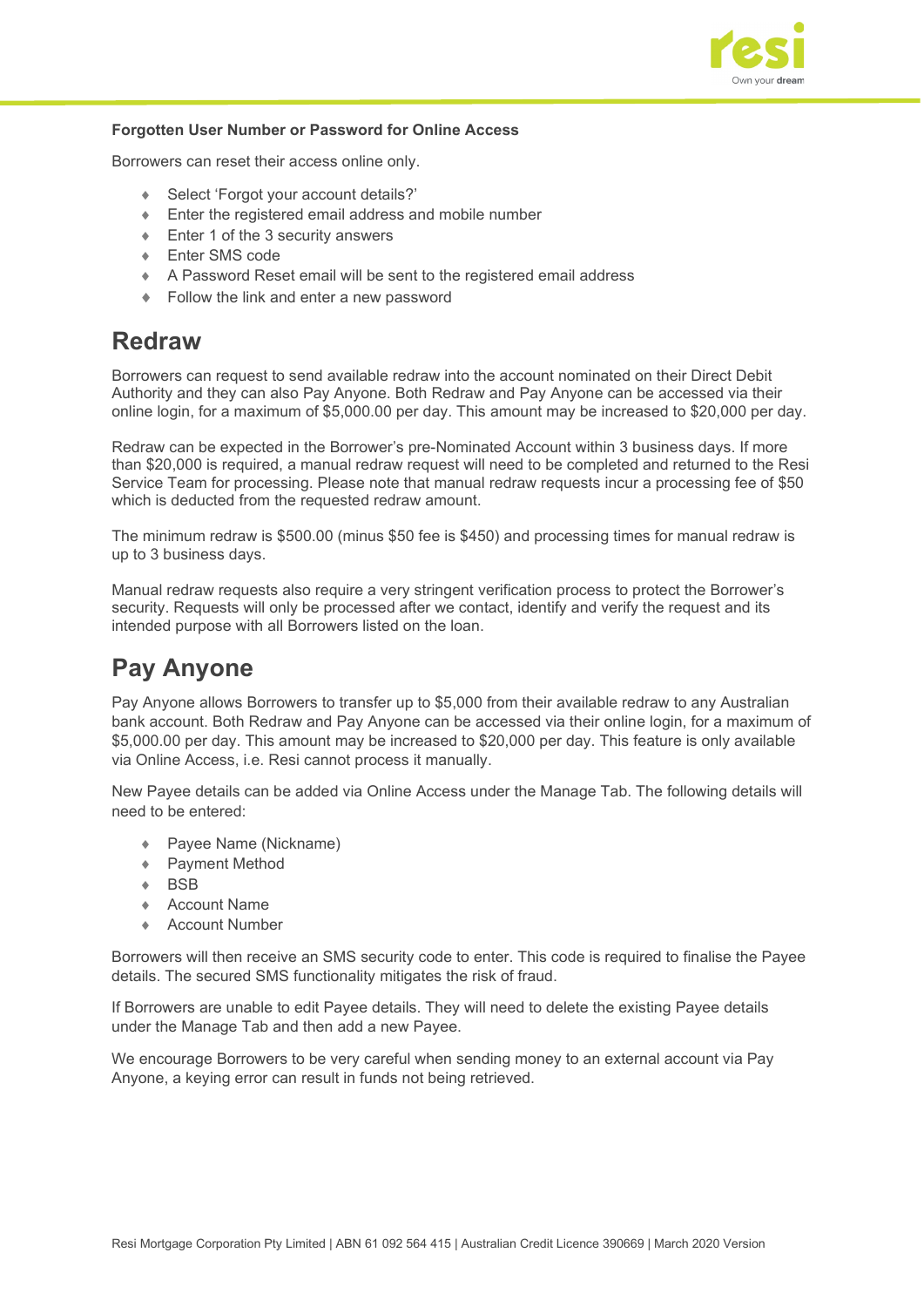

The following table is a snapshot of Minimum/Maximum limits for Redraw & Pay Anyone

#### **Manual Request**

| Minimum | $$500 - Minus $50$ Fee      | Not Available |
|---------|-----------------------------|---------------|
| Maximum | No Maximum - Minus \$50 Fee | Not Available |

#### **Via Online Access**

| Minimum | No Minimum – No fee                                                                          |  |
|---------|----------------------------------------------------------------------------------------------|--|
| Maximum | \$5,000 by Default Per Loan Split (but can be increased to \$20,000 Per Loan Split) – No fee |  |

### <span id="page-17-0"></span>**When Funds Are Not Available in Redraw**

Redraw is available using the following calculation:

Scheduled Balance minus Statement Balance minus Uncleared Payments minus Next Scheduled Payment Due = Available Redraw

Scheduled Balance is also known as amortised facility limit or theoretical balance.

Statement Balance as at the last transaction

Uncleared Payments made within the last 3 Business days

Scheduled Payment Due based on their monthly contractual dues

Instances where redraw is not available:

- ♦ There is no available redraw per above calculation.
- ♦ If the account is in arrears this feature is not available. A prompt will appear upon login to advise if account is in arrears and arrangements to bring account up to date will need to be made before Borrower can proceed with Pay Anyone.
- ♦ If the account has multiple splits and one is in arrears a prompt will appear advising Borrower to clear arrears by inter-account transfer first before they are able to proceed.
- ♦ Redraw has been frozen due to co-Borrower dispute, consent matters & pending settlement of variation or discharge
- Borrower/s have requested to freeze redraw

### <span id="page-17-1"></span>**Freeze Redraw**

Borrowers can request to freeze redraw verbally by contacting Resi & providing a reason for the request. Not all parties to the loan need to authorise this. However, if redraw is required to be reactivated in future then all Borrowers will need to authorise the request by completing a form that is available by contacting Resi.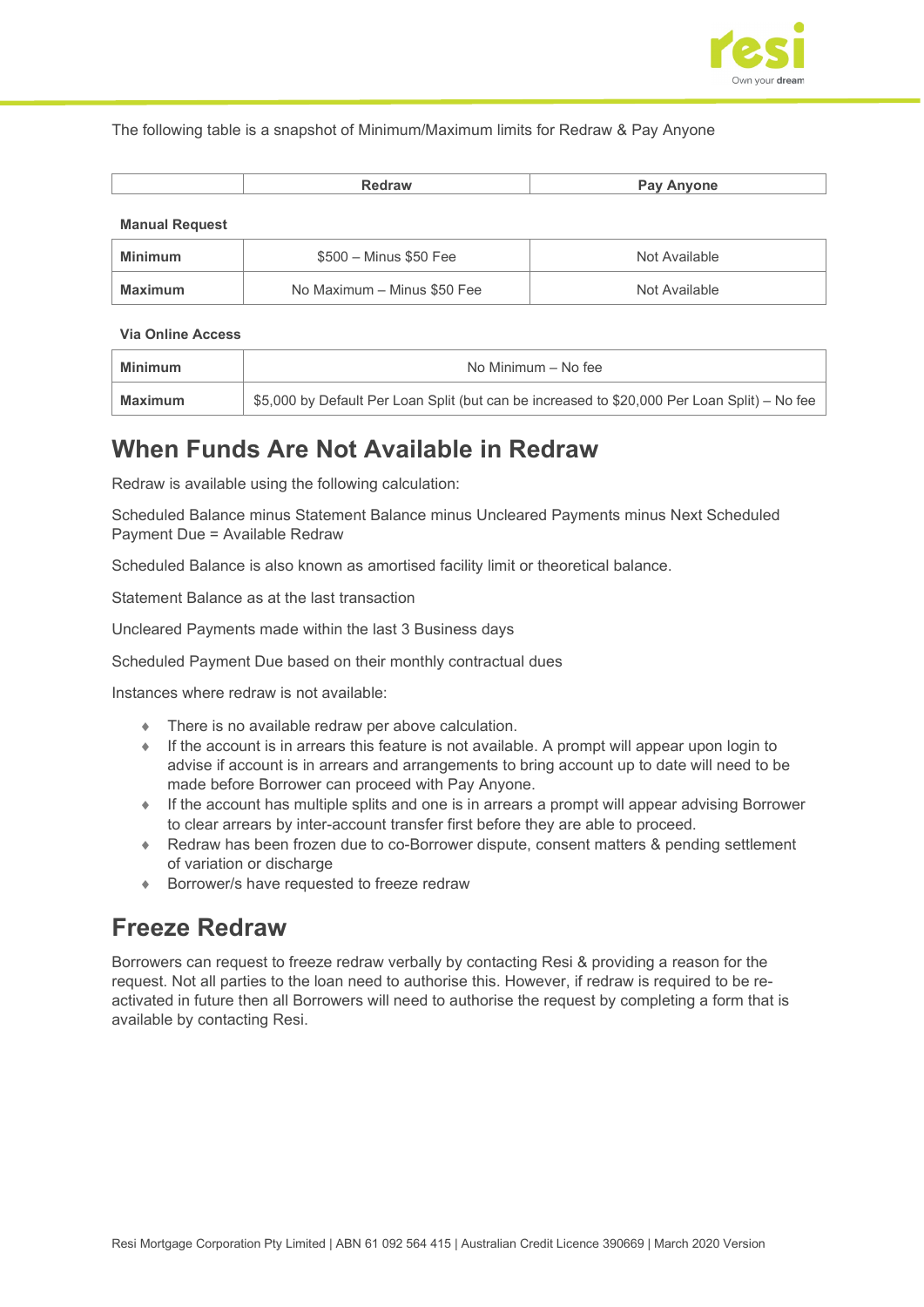

### <span id="page-18-0"></span>**Inter-Account Transfers**

There is no limit for Inter-Account Transfers providing that the funds are available to transfer, and this can be requested via Online Access.

- Select 'Inter-Account Transfer' Button
- ♦ Select which linked loan the funds need to be credited into
- ♦ Enter the amount to be transferred
- ♦ Select 'Immediate' (Recurring or future dated not available)
- ♦ Select 'Process'

# <span id="page-18-1"></span>**Offset Account**

An Offset Account is a feature linked to a home loan which may help to reduce the amount of interest charged to the home loan. Any additional payments made into the offset account can be used to offset the balance of the loan, which in turn reduces the total interest charged.

- Borrowers can have as many offset accounts as they have splits
- ♦ There are no ongoing fees for offset accounts
- ♦ Repayments into the loan can either be direct debited from their Nominated Account directly into the loan or into the offset account
- $\bullet$  There is no benefit for the offset account to exceed the balance on linked home loan
- If a loan falls into arrears and there are available funds in the linked offset account, the full arrears or part thereof, depending on what is available, will be transferred from the offset account into the loan account.
- ♦ 3 business days prior to the discharge of mortgage, redraw and access to the offset account will be frozen. The balance in the offset account will be included in the final payout figure. These funds will be transferred to the loan account upon completion of settlement.

If Borrowers don't plan to use the offset account, there are no ongoing fees and it can be kept open. If however, they wish to close the offset account, Resi will need to send them a request form for completion and return. If there are any funds sitting in the offset, Borrowers will need to ask us to either transfer the funds into the loan portion or return them to the DDR account on file.

# <span id="page-18-2"></span>**Update Contact Details**

Online access allows Borrowers to update their email address only.

Borrower can contact Resi to update contact details after being successfully identified.

Where there is more than one Borrower whose details need to be updated, a signed form will be required.

# <span id="page-18-3"></span>**Name Change Requests**

When a borrower has legally changed their name, this does not automatically change the name of the mortgage and title. There are two options:

- 1. Update the name for mailing purpose. Borrowers will need to complete and return a name change request form and return it with legal documentation as evidence.
- 2. Update the name on the mortgage and title. Borrowers will need to complete a name change request form and return it with legal documentation as evidence. Solicitors will then be instructed to retrieve the security packet for the "Transfer of Title" to be processed. There will be legal fees and taxes payable by the borrower for this option.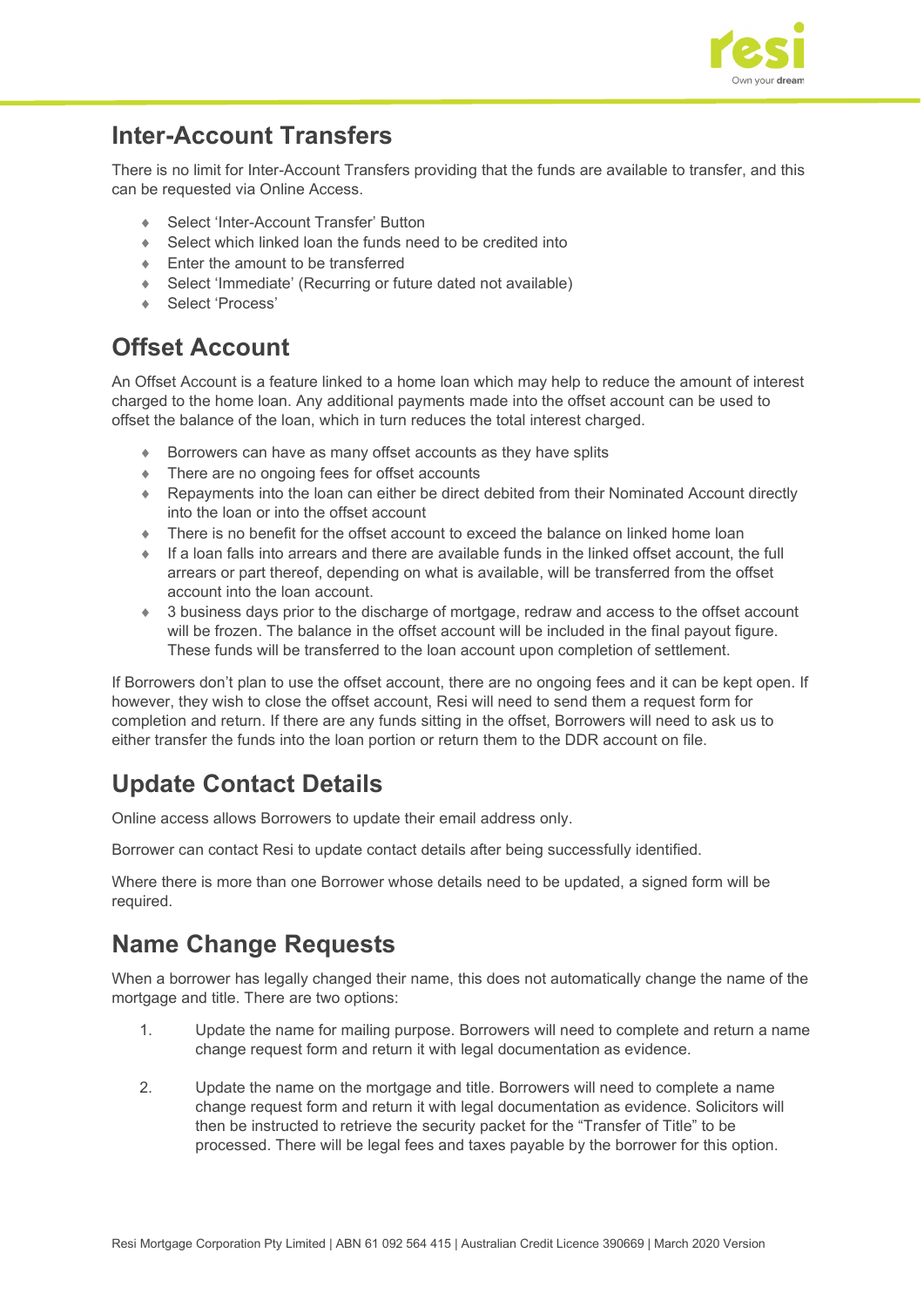

### <span id="page-19-0"></span>**Statements**

Statements are issued 6 monthly and email is the default method of delivery, unless Borrowers have changed their preference to receiving correspondence by post.

- ♦ January to June period is issued in July
- ♦ July to December period is issued in January

Statements that have been previously issued are stored via Borrowers Online Access.

Interim statements can be requested for a fee of \$20 per statement. However, transaction listings from loan inception are available via the Borrowers Online Access and this is acceptable in most instances.

# <span id="page-19-1"></span>**Repayment Holiday**

Mortgages are a long-term commitment and Resi understands that personal circumstances may require a stop in repayments for a period, for example, taking a gap year or having a child. Resi will consider de-activating direct debit repayments for a period providing that Borrowers have enough redraw available to cover the repayments during that period. The freedom to be able to make this choice depends only on whether Borrowers have been able to make additional repayments into the loan to build up the ahead amount.

# <span id="page-19-2"></span>**Loan Re-Structure**

A new split may be required when borrowers need to use available funds and keep a separate statement of the transactions. Alternatively, they may no longer require a split account and would like to merge splits into one facility. Either option is possible by contacting the Resi team who will send out the relevant Client Request Form for completion and return. There will be a one-off Restructure Administration Fee, however there are no ongoing costs.

# <span id="page-19-3"></span>**Repayment Type – IO & P&I**

Your clients may decide they want to change the current repayment type on their loan. Providing that the Credit Policy at the time allows, we can ask Borrowers to complete a Product Conversion form and return with supporting documents (supporting documents will vary based on policy at time of request).

On approval of the Conversion, Resi will issue a Contract Variation Document for Borrowers to sign and return before we can process the changes.

# <span id="page-19-4"></span>**Interest Only Expiry**

On expiry of an Interest Only term, the loan will automatically convert to Principal & Interest. Resi will contact Borrowers in advance to ensure they have enough notice to meet the new repayments. Written notice will also be issued >20 business days of new repayment due date.

# <span id="page-19-5"></span>**Fixed Rates**

We do not currently offer fixed rates.

# <span id="page-19-6"></span>**Third Party Authority**

Borrowers can give Resi authority to discuss loan details to a Third Party. A Third Party Authority form can be requested by contacting the Resi Service Team.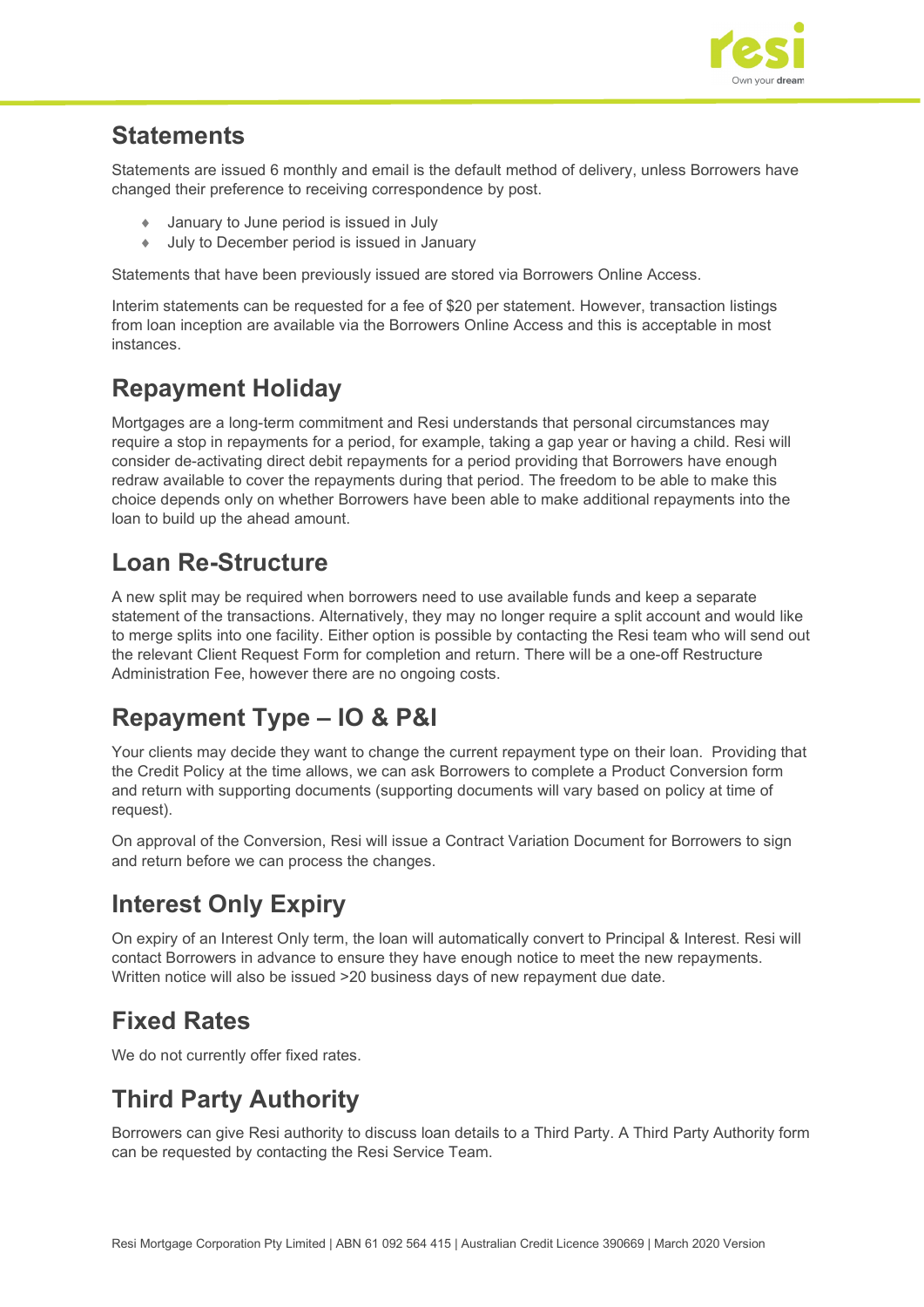

# <span id="page-20-0"></span>**Consents, Variations & Product Conversions**

All requests for Consent or Variations are subject to policy at time of request.

If your clients make an enquiry in relation to any of the below items, please send email to service@resi.com.au as your first point of contact.

Consents Types:

- ♦ Boundary alignment request
- ♦ Consent to second mortgage
- ♦ Consent to lease
- ♦ Notification of damaged property
- ♦ Easements and other encumbrances
- ♦ Plan of consolidation
- ♦ Subdivision of security
- ♦ Covenants
- ♦ Notice of bankruptcy
- ♦ Deceased estates

#### Variations & Product Types:

- ♦ Loan Increase- New Split or Top Up
- ♦ Security Substitution
- ♦ Change of Security Purpose (from Owner Occupier to Investment vice versa)
- ♦ Partial discharge
- ♦ Removal or Addition of Borrower/Guarantor/Mortgagee
- ♦ Term Extension
- ♦ Change Due Date
- Convert from IO to P&I and vice versa

Due to the complex nature of variations and requirements for completion, Resi will assess the application and supporting documents on a case by case basis, and if approved will engage a solicitor to handle the transaction.

### <span id="page-20-1"></span>**Collections**

Resi provides comprehensive collections activity for Borrowers who have dishonoured payments and fallen into arrears.

A dishonoured payment will prompt an SMS to Borrowers. If the account falls into arrears as a result, they will receive an email outlining the details.

We will make every attempt to resolve any arrears with the client under our regulatory obligations but will instruct solicitors for legal matters.

### <span id="page-20-2"></span>**Hardship**

Resi recognises that a Borrower's life circumstances may change and affect their ability to maintain their repayment obligations under the terms of their credit contract. We will work with our Borrowers to reach a mutually agreeable solution.

The purpose of Hardship is to assist Borrowers in resuming their obligations under their credit contract or provide temporary relief while a more permanent solution can be reached.

Hardship enquires start with the Resi Service Team, which can be reached via email at [service@resi.com.au](mailto:service@resi.com.au)